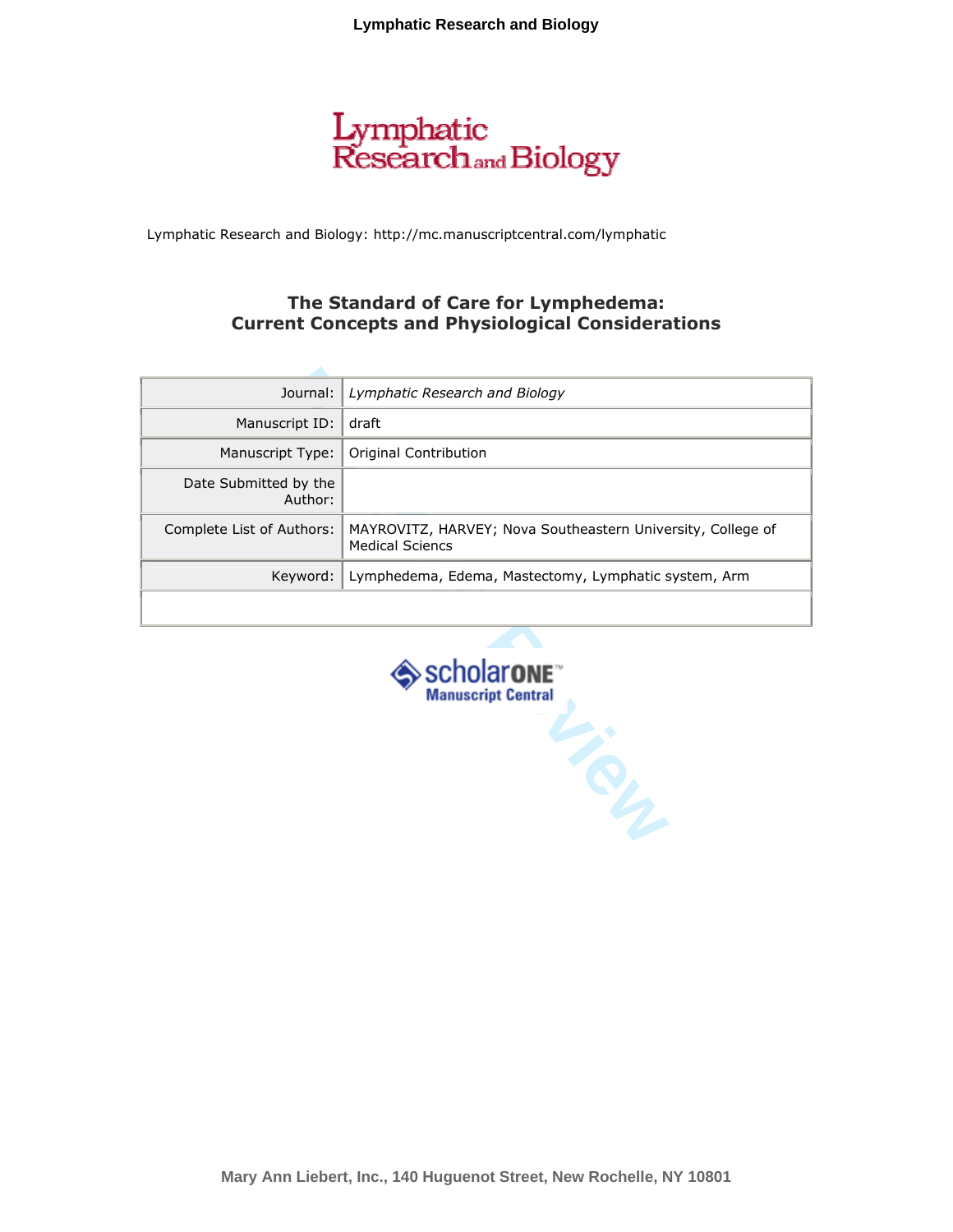| 1                            |                                                          |
|------------------------------|----------------------------------------------------------|
| $\overline{c}$<br>3          |                                                          |
| 4                            |                                                          |
| 5                            |                                                          |
| 6<br>$\overline{\mathbf{7}}$ |                                                          |
| 8                            |                                                          |
| $\boldsymbol{9}$             |                                                          |
| 10<br>11                     |                                                          |
| 12                           |                                                          |
| 13                           |                                                          |
| 14<br>15                     | The Standard of Care for Lymphedema:                     |
| 16                           |                                                          |
| 17<br>18                     | <b>Current Concepts and Physiological Considerations</b> |
| 19                           |                                                          |
| 20                           |                                                          |
| 21<br>22                     |                                                          |
| 23                           | Harvey N. Mayrovitz, Ph.D., Professor of Physiology      |
| 24                           | <b>College of Medical Sciences</b>                       |
| 25<br>26                     |                                                          |
| 27                           | Nova Southeastern University                             |
| 28                           |                                                          |
| 29<br>$30\,$                 | Ft. Lauderdale, FL 33328                                 |
| 31                           |                                                          |
| 32<br>33                     | mayrovit@nova.edu                                        |
| 34                           |                                                          |
| 35                           |                                                          |
| 36<br>37                     | Office Phone: 954-262-1313                               |
| 38                           |                                                          |
| 39                           | FAX: 954-262-1802<br>OIN                                 |
| 40<br>41                     |                                                          |
| 42                           |                                                          |
| 43<br>44                     |                                                          |
| 45                           |                                                          |
| 46                           |                                                          |
| 47<br>48                     |                                                          |
| 49                           |                                                          |
| 50<br>51                     |                                                          |
| 52                           |                                                          |
| 53                           |                                                          |
| 54<br>55                     |                                                          |
| 56                           |                                                          |
| 57                           |                                                          |
| 58<br>59                     |                                                          |
| 60                           |                                                          |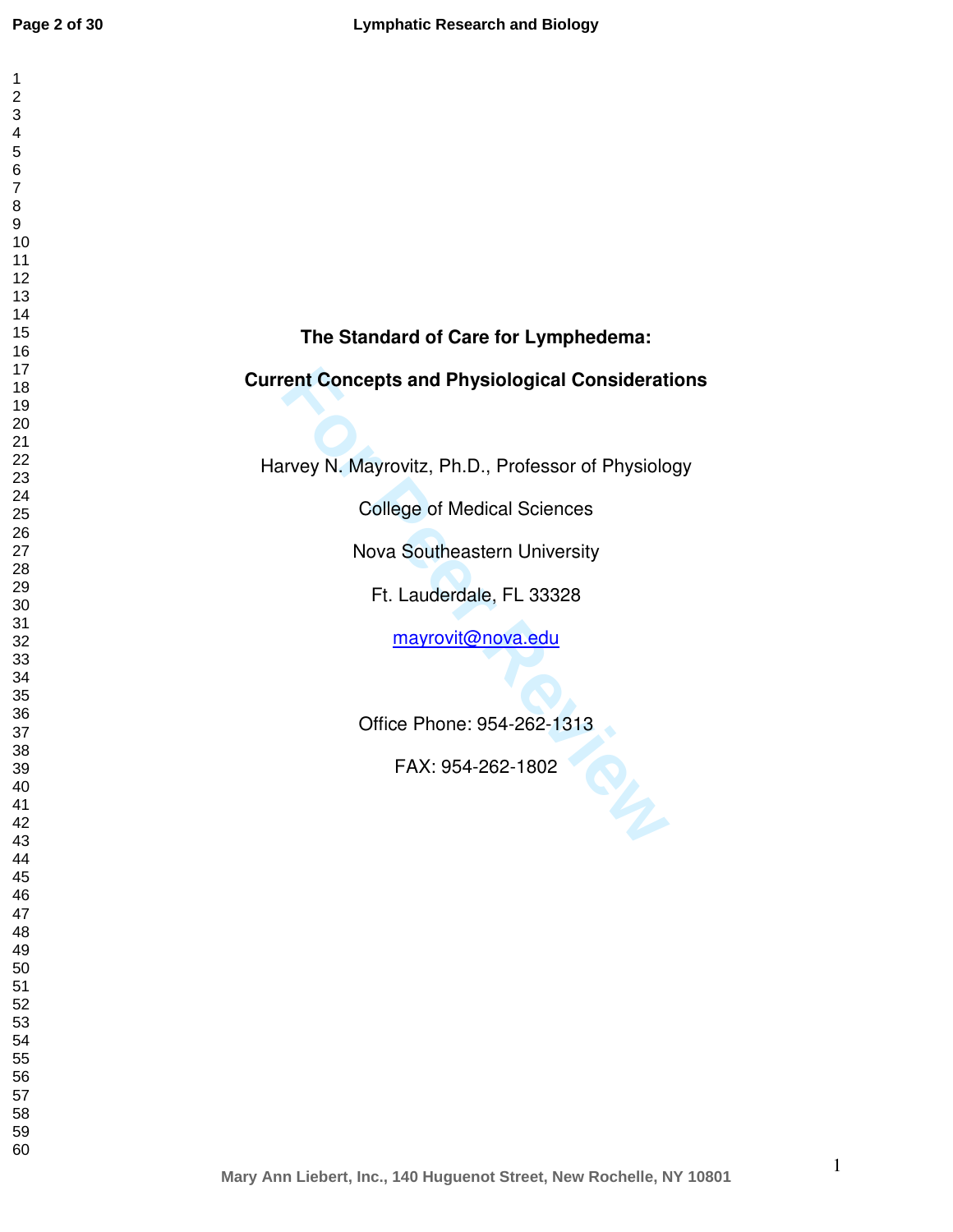#### **ABSTRACT**

and sometimes intermittent pneumatic compress<br> **For Phase-1** and Phase-II care is effective b<br>
Featment via manual (MLD) or automated (IPC)<br>
y role in facilitating lymphatic drainage from afferessure gradients, reducing ly The standard of care for lymphedema encompasses risk reduction, early detection, Phase-I Complete Decongestive Therapy in a clinical setting, and Phase-II Self Management at home. This review discusses these lymphedema treatment components including relevant physiological aspects that form the basis of treatment and an understanding of which are critical to successful outcomes. Phase-I therapy includes manual lymphatic drainage (MLD), short-stretch compression bandaging, decongestive exercise, skin care, and sometimes intermittent pneumatic compression (IPC). Home management includes many of the same elements, with adaptations for home treatment. Significant to the success of Phase-I and Phase-II care is effective bandaging and lymphatic drainage treatment via manual (MLD) or automated (IPC) processes. Truncal clearance plays a key role in facilitating lymphatic drainage from affected limbs by achieving effective pressure gradients, reducing lymphatic network resistance and stimulating lymphatic contractility. The transition from Phase-I to Phase-2 presents challenges to patients and clinicians. Poor patient compliance with time consuming, technique dependent home care regimens contribute to losing gains achieved in the clinic. Ineffective treatment results in complications including increased pain, reduced range of motion and mobility, increased risk of infection, and other physical and psychological sequelae. The use of an advanced programmable IPC device for lymphedema treatment may support successful home management by addressing some of the home treatment barriers. Device selection requires careful consideration of the mode of action and device functionality. An advanced programmable device that provides truncal and proximal clearance and low applied pressure represents the current choice for such in-home devices.

 $\mathbf{1}$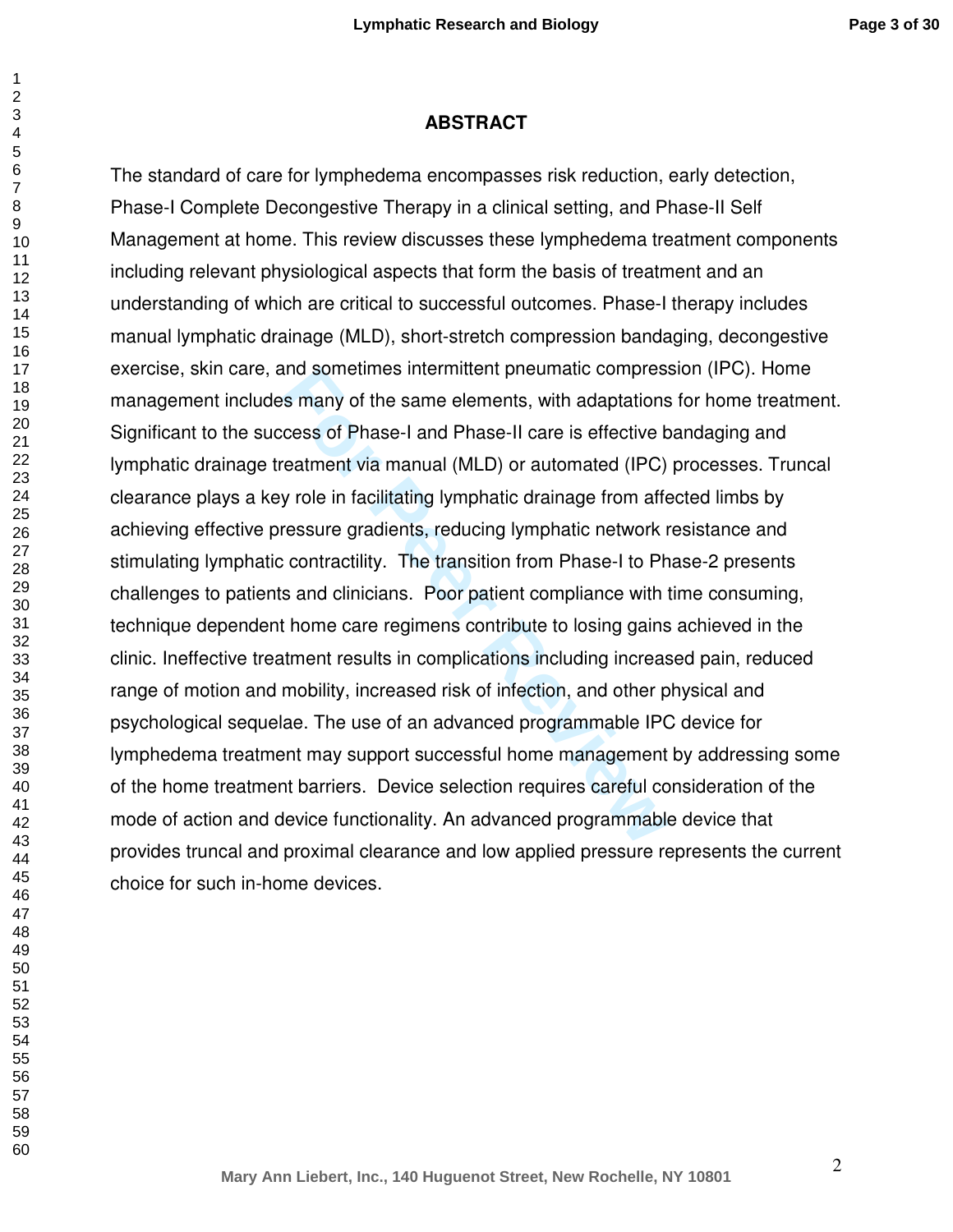$\mathbf{1}$ 

#### $\overline{2}$

## **Introduction**

In discussing the broad concept of the standard of care for lymphedema, it is useful to delineate four major focus areas; risk reduction, early detection, Phase I, Complete Decongestive Physiotherapy in a clinical setting, and Phase II Self-Management at home. Drawing on relevant aspects of anatomy and physiology of the lymphatic system, this review discusses the current treatment approaches to lymphedema with particular attention to patients who have undergone treatment for breast cancer.

### **Risk Reduction**

rticular attention to patients who have undergor<br>
caregiver and at-risk patient can take several st<br>
mphedema. First and foremost the patient shoul<br>
possible. Since it is the surgeon that likely has<br>
ls on them to alert th The surgeon, caregiver and at-risk patient can take several steps to minimize the risk of developing lymphedema. First and foremost the patient should be informed and educated as early as possible. Since it is the surgeon that likely has the earliest contact with the patient, it falls on them to alert the patient to the risk of lymphedema complications, and to provide precautionary dos and don'ts, either directly or by pointing patients to reliable sources.

 Risk reduction strategies and practices are broadly aimed at (1) minimizing injury and chances of infection of at-risk limbs; (2) reducing activities and behaviors that are linked to triggering or exacerbating lymphedema; (3) promoting informed self-monitoring of changes that are suggestive of early-onset lymphedema; and (4) facilitating immediate medical evaluation if lymphedema is suspected. Symptoms such as limb heaviness, weakness or aching, skin tightness or firmness, pain or numbness, or impaired mobility or range of motion may indicate a latent or pre-clinical stage of lymphedema that should prompt medical evaluation by a practitioner skilled in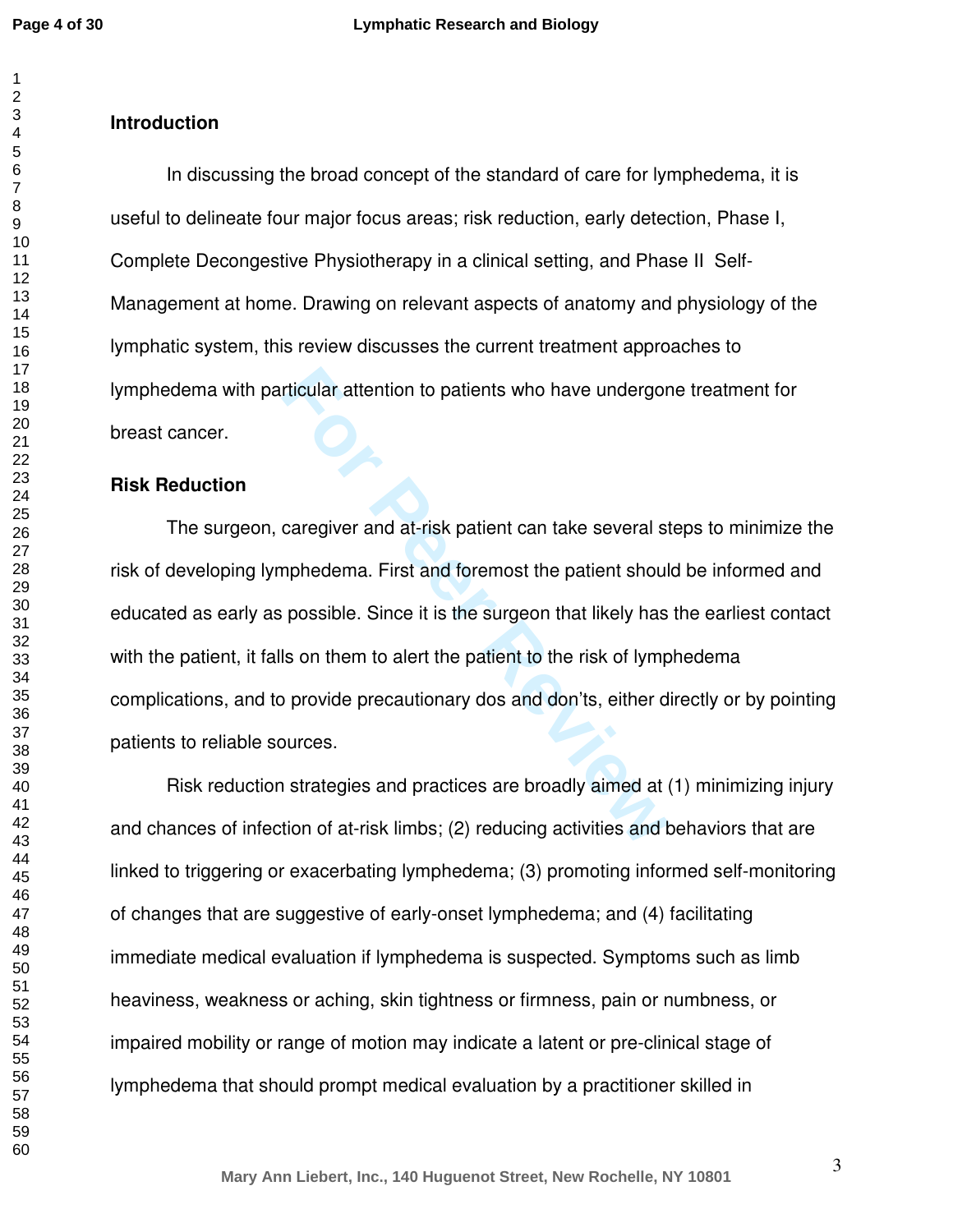$\mathbf{1}$ 

lymphedema assessment. Since latency may extend for months or even years before it progresses to significant swelling, continued patient vigilance is important. Standardized questionnaires codifying these and other symptoms are available in the literature<sup>1</sup>. Because increased weight (BMI) is associated with a greater risk of developing lymphedema<sup>2</sup>, weight management may also be indicated. Good educational information may be found in the literature<sup>3</sup> and at various web sites, including the National Lymphedema Network (NLN) risk reduction guidelines<sup>4</sup> and the American Cancer Society<sup>5</sup>.

The Network (NLN) risk reduction guidelines<sup>4</sup> and<br>
For Peoported that breast cancer patients who were<br> **For People Allen Accelery Symptoms** and proved that as avoiding blood pressure readings, bloc<br>
cted limb), than those A recent study reported that breast cancer patients who were educated about the risks for developing lymphedema developed fewer symptoms and practiced more risk reduction behaviors (such as avoiding blood pressure readings, blood draws, and injections on the affected limb), than those who did not receive educational information<sup>6</sup>. Although not always the case, it is highly recommended that the standard of care include an initial patient consultation with a professional skilled in lymphedema therapy and education, either prior to surgery or soon after, in order to improve patient outcomes.

### **Early Detection**

 It is well known that lymphedema, left untreated, will progressively become worse<sup>7</sup>. The earlier lymphedema is detected and properly treated, the better will be the outcome<sup>8</sup>. Early detection and treatment can lead to near normalization of a swollen limb or an edematous trunk, and a greater chance of minimizing or avoiding significant complications. Complications include fibrosis, infection, pain, range-of-motion limitations, negative body image and an array of activity-limiting sequelae. An important component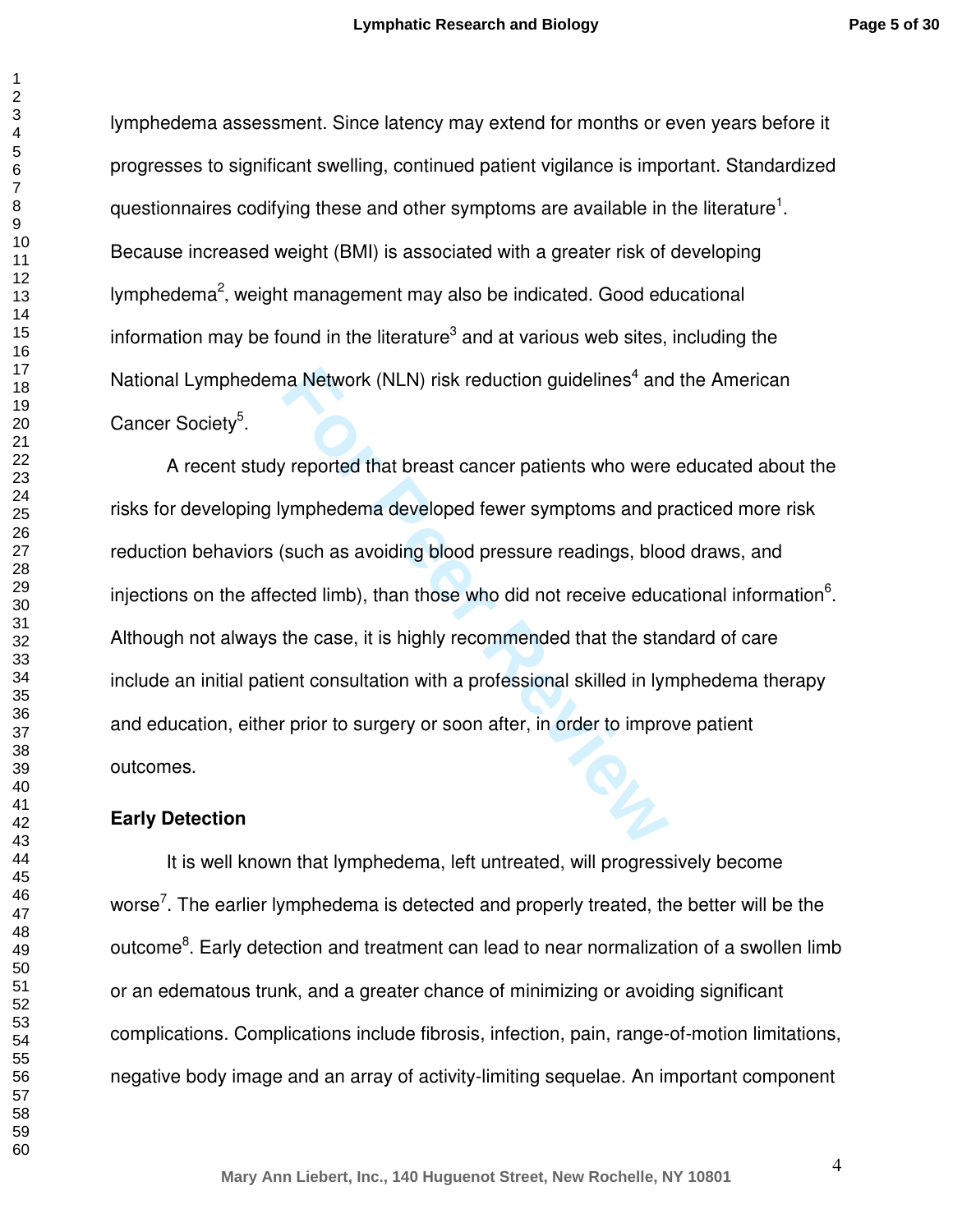of early detection is the patient's own recognition of symptoms and to promptly seek therapy. Too often, symptoms are either unrecognized or disregarded, resulting in initial therapy being sought at a more advanced stage when the ability to "arrest and reduce" the developing lymphedema is limited. Although patient education and informed awareness can improve this scenario, even under favorable conditions self-referral may be unnecessarily delayed.

ave been efforts to help practitioners identify late<br>nore quantitative methods, including the detection<br>impedance<sup>9-11</sup>, changes in limb volume<sup>12</sup> via ci<br>anges in tissue dielectric constant values measuranges in tissue di Thus, there have been efforts to help practitioners identify latent or incipient lymphedema using more quantitative methods, including the detection of early tissue changes by electrical impedance<sup>9-11</sup>, changes in limb volume<sup>12</sup> via circumferential measurement, or changes in tissue dielectric constant values measured anywhere on the body surface<sup>13-15</sup>. Although promising, these approaches are limited by the absence of accepted, standard criteria for pre-clinical lymphedema. Additionally, the patient must be evaluated at the lymphedema clinic, preferably prior to surgery, and at follow-up intervals after surgery if pre-clinical lymphedema is to be readily detected. Again, this emphasizes the importance of early pre-surgical consultation and evaluation which is beginning to be recognized and implemented<sup>16</sup> as standard of care.

### **Phase I: In-Clinic Decongestive Therapy**

 Once lymphedema is detected, patients are usually referred to a lymphedema clinic staffed by certified, trained lymphedema therapists. This intensive, short-term therapy is known as Complete Decongestive Physiotherapy (CDP) (or Complex Decongestive Therapy, CDT). The goals of CDP are to: (1) arrest disease progression; (2) reduce lymphedema volume; (3) prevent infections; (4) restore mobility and range of motion; and (5) train patients for life-long, self-management of the condition at home.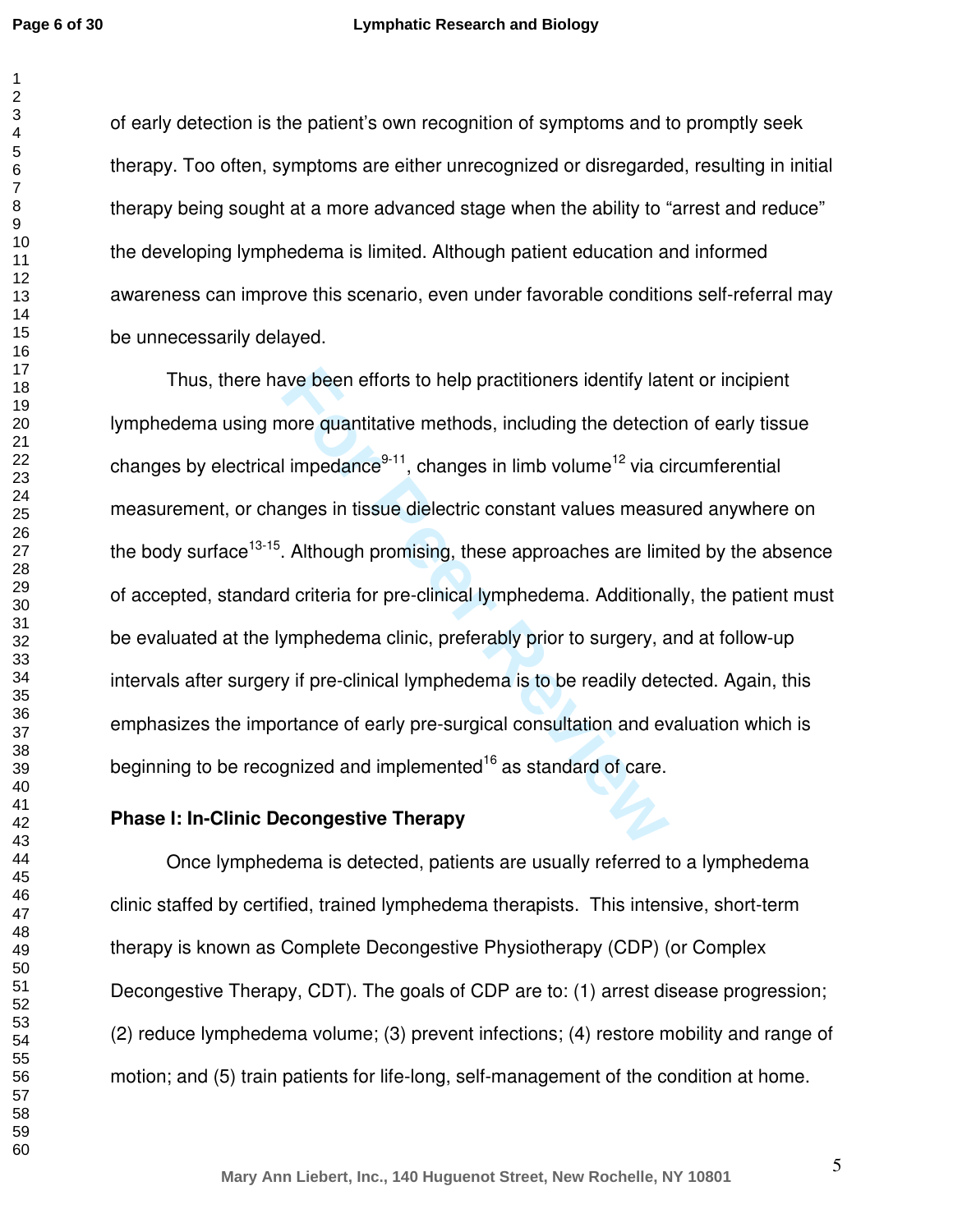The standard of care of Phase I CDP therapy includes manual lymphatic drainage (MLD), short-stretch compression bandaging (SSCB), decongestive exercises, skin care and sometimes the use of intermittent pneumatic compression (IPC). The details of the various CDP components and their utility to achieve initial reductions in lymphedema are well documented by earlier literature $8,17-19$  and more recent reviews<sup>20-23</sup>.

ponent is used to move lymph fluid out of affections to more centrally located healthy regions, cise constructively influences lymph flow throug contraction, particularly when combined with S sustain the reduced volume unt The MLD component is used to move lymph fluid out of affected lymphedematous regions to more centrally located healthy regions, thereby reducing edema volume. Exercise constructively influences lymph flow through body movement and transient muscle contraction, particularly when combined with SSCB. The use of SSCB also serves to sustain the reduced volume until the next MLD treatment in part by decreasing the transcapillary ultrafiltration rate. The short-stretch nature of the specific bandages used for lymphedema treatment is significant. Short-stretch bandage material has few elastic fibers and will stretch less than a material with many elastic fibers (longstretch). During transient muscle contraction, the reduced expansion of the bandage creates resistance resulting in high sub-bandage dynamic or "working pressure". This is illustrated in **Figure 1** when a patient squeezes a rubber ball. Such dynamic pressures are transmitted inward making fibrotic tissue softer while simultaneously facilitating fluid movement by its effects on interstitial space contents and lymphatic vessel activation. With short-stretch bandages large functional dynamic pressures can be achieved with low resting pressures thereby helping to prevent circulatory compromise, especially important in patients with vascular deficiencies.

 $\mathbf{1}$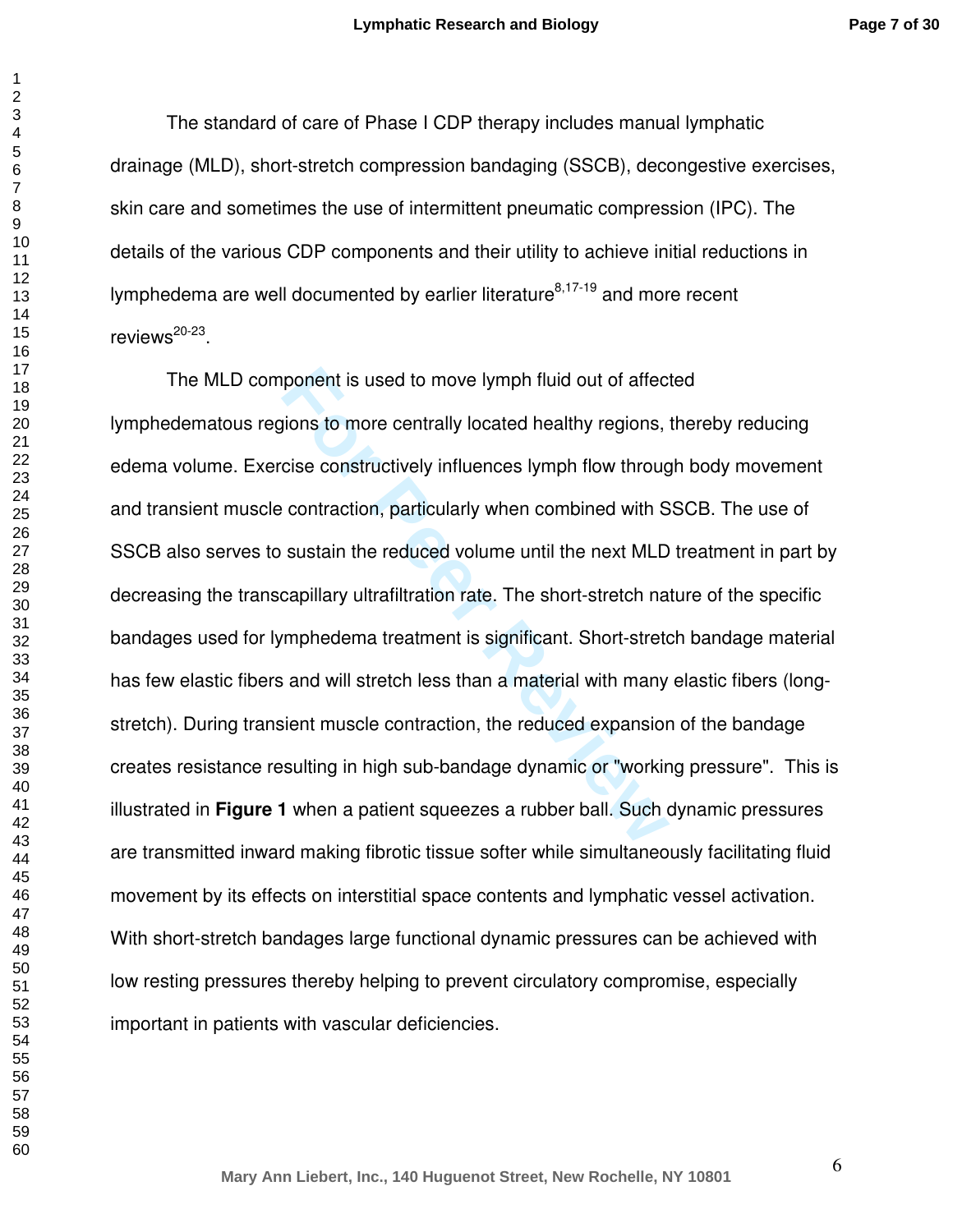#### **Lymphatic Research and Biology**

 Because MLD is central to the Phase I therapeutic processes, and self-MLD and/or IPC is used in Phase II, the following discussion will consider the physiological basis for successful application of these therapies in upper extremity lymphedema.

For normal healthy conditions (**Figure 2A**), axillar<br>
Extremity lymph fluid via superficial and deep lym<br>
Ink quadrant via multiple pathways. Lymph also<br>
upra- and infraclavicular nodes, bypassing the a<br>
ic vessels that jo The lymphatic system consists of an enormous number of lymphatic vessels, punctuated with lymph glands (nodes). Movement of lymph fluid through these vessels is directed toward specific entry points into the venous system. For drainage of the upper extremity under normal healthy conditions (**Figure 2A**), axillary lymph nodes (LN) receive most upper extremity lymph fluid via superficial and deep lymphatic channels, and the ipsilateral trunk quadrant via multiple pathways. Lymph also drains from the arm to and through the supra- and infraclavicular nodes, bypassing the axillary nodes. It is collected by lymphatic vessels that join major trunks to empty into the venous system via junctions within the venous angle as schematized in the **Figure 2**.

 If nodes are removed, or lymphatic channels damaged by radiation (e.g., as part of breast cancer treatment), then the ability of upper-extremity lymphatic channels and all truncal tributaries to move lymph out of their respective territories is reduced (**Figure 2B**). This reduction depends on the number of lymph nodes impacted, their prior share of the overall drainage load, and other effects associated with surgery and radiation. Subsequent effects depend on the extent of lymphatic channels with direct connections to the venous system, the presence of anastomotic lymph collectors connecting the affected quadrant to the contralateral axillary and supraclavicular nodes, and on differences of upper extremity lymph-flow features that affect subsequent arm lymphedema patterns. If the reduction in lymph drainage capacity is large enough, lymphedema develops.

**Mary Ann Liebert, Inc., 140 Huguenot Street, New Rochelle, NY 10801**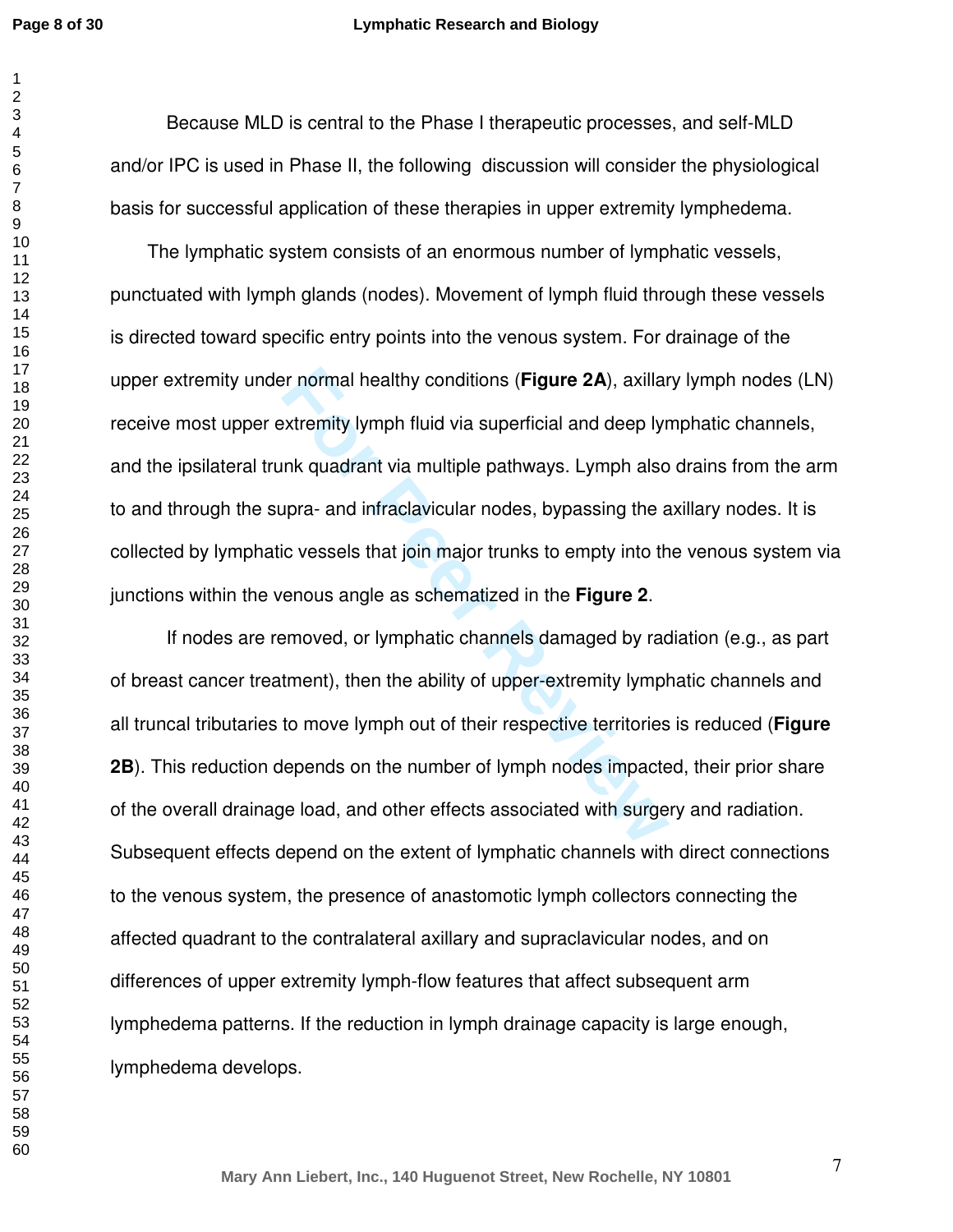Successful MLD requires brief application of mild, variable, directional pressures followed by an immediate release or resting phase $8,24$ . The effectiveness of both MLD and IPC depends on stimulating lymphatic flow in a way that facilitates lymph movement through alternative pathways, so that lymph is moved from lymphedematous regions circumventing damaged normal pathways. Key to effective therapy is the recognition of the underlying physiological processes, anatomical features and physical principles governing the lymph movement. Collectively, these underscore the importance of treating the truncal lymphatics for effective lymphedema therapy.

movement. Collectively, these underscore the imphatics for effective lymphedema therapy.<br>
Henri within and then out of lymphatic territories<br>
fivity of lymphatic vessels; (2) the associated dy<br>
and (3) the resistance to ly Lymph movement within and then out of lymphatic territories is determined by: (1) normal contractile activity of lymphatic vessels; (2) the associated dynamic pressures that are developed; and (3) the resistance to lymph flow attributable to the overall network of lymphatic vessels and nodes (**Figure 3)**. Dynamic pressures, in turn, depend on distension of smooth muscle within lymph vessel walls as influenced by their lymph volume or load. An optimal therapeutic approach facilitates lymph flow into and out of the cleared areas, ultimately emptying into the venous circulation.

**Figure 3A** shows three physical factors that affect the process of normal lymph transport from a limb to and through lymph nodes, lymph collectors and conduits terminating at junctions with the venous system: (1) dynamic propulsive pressures developed by contracting lymphatic vessels located within the limb (P <sup>L</sup>); (2) resistance to lymph flow between limb and venous junction (R <sup>L</sup>); and (3) pressures within the network of lymphatic vessels linking nodes to the venous system  $(P_{\perp}y)$ . These factors determine lymph flow (Q<sub>L</sub>) from the limb as described by the following functional relationship: [1] Q<sub>L</sub>  $\sim$  (P<sub>L</sub> - P<sub>LV</sub>) / R<sub>L</sub>. Thus, lymph flow is proportional to the pressure gradient between intra-

 $\mathbf{1}$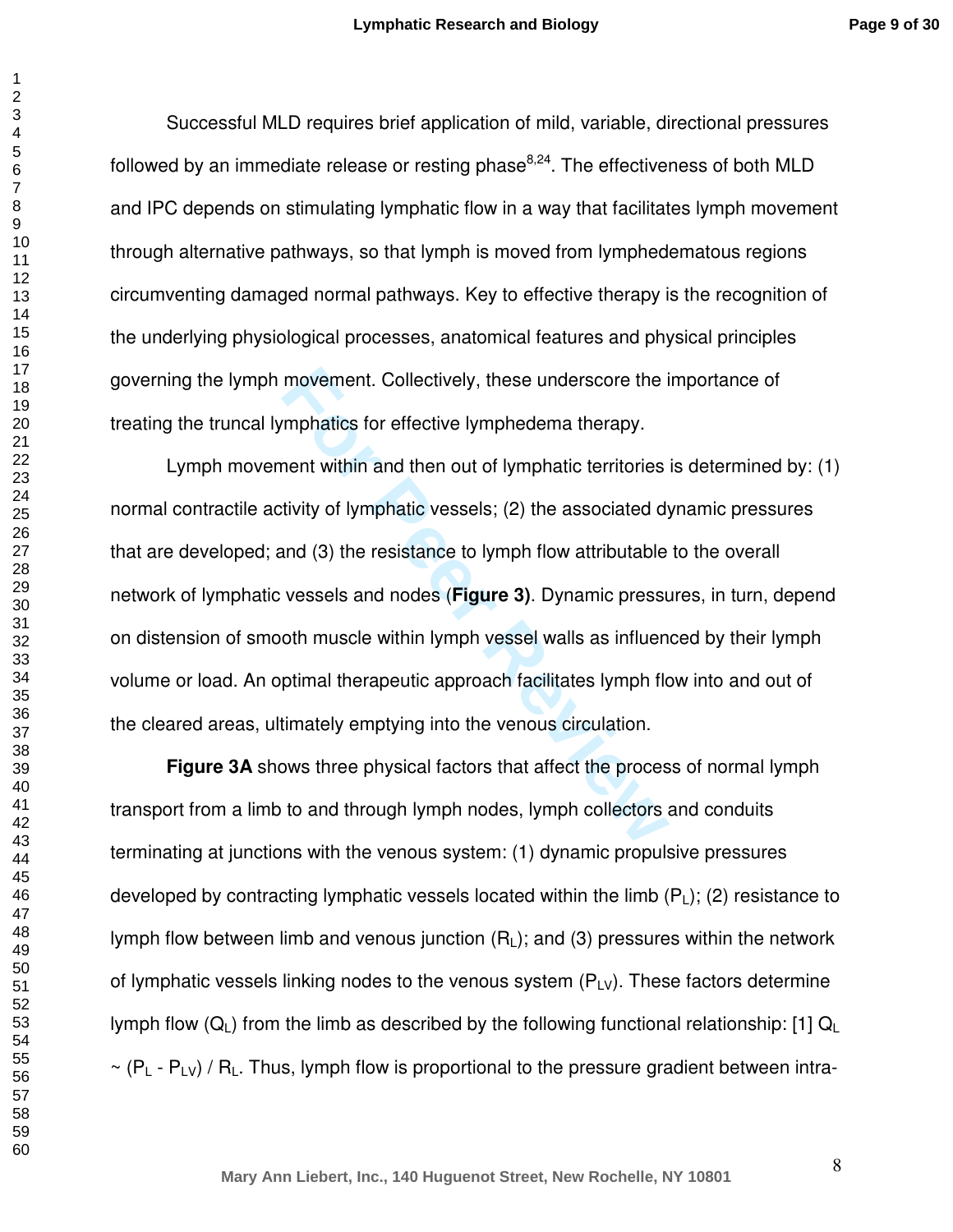lymphatic vessels and lymph-venous conduits, divided by the lymphatic network resistance that lies between them.

resistance pathways (as is the strategy w<br> **For Properties and the pressure gradient (P<sub>L</sub>.<br>
Ints the truncal tissue pressure (Figure 3B). This<br>
for preparatory truncal clearance in which trun<br>
I prior to attempting to dra**  With lymphedema, lymph movement through normal channels and out of lymphedematous regions is reduced due to increased R <sup>L</sup>, (node removal and injury to lymphatic vessels and tissues) and reduced  $P<sub>1</sub>$  within lymph vessels in the lymphedematous regions<sup>25</sup>. Promotion of lymph flow out of lymphedematous areas, partly by bypassing higher resistance pathways (as is the strategy with MLD and some advanced IPC devices), now depends on the pressure gradient (P $_{\mathsf{L}}$  – P<sub>T</sub>) in which P<sub>T</sub> conceptually represents the truncal tissue pressure (**Figure 3B**). This underscores the importance and basis for preparatory truncal clearance in which truncal pressure and volumes are reduced prior to attempting to drain lymphedematous regions. Truncal clearance, therefore, facilitates lymph flow through remaining 'normal' pathways by reducing  $P_{LV}$  and  $P_T$ , thereby optimizing the gradient and facilitating treatment-related lymph movement through alternate pathways.

 Based on the foregoing, standard-of-care therapy, whether manual or automated should include a thorough truncal clearance phase and proceed in clearing proximal to distal as demonstrated schematically in **Figure 4.** This approach is needed to minimize volume and pressure within lymphatic territories that will subsequently collect lymph fluid drained from lymphedematous tissue regions. Thus the prepared normal truncal region serves as an optimized pathway for the adjacent affected quadrant, and the prepared affected truncal region serves as an optimized pathway for draining the lymphedematous arm. A similar proximal clearance requirement and analysis applies to lower extremity lymphedema.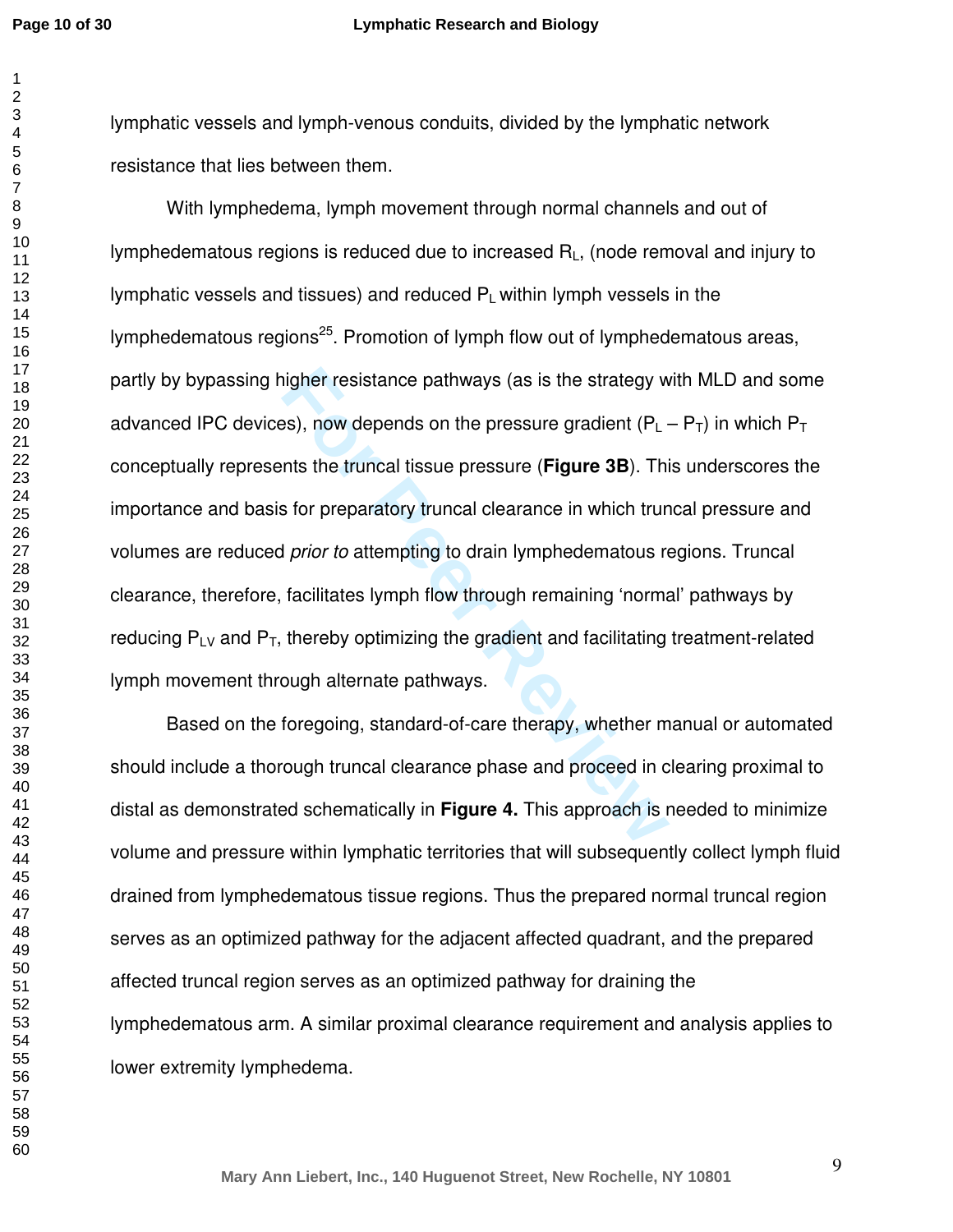$\mathbf{1}$ 

This discussion of the physiological basis for Phase I care elaborates upon clinical concepts that have been described in textbooks and used in clinical practice for many years<sup>24,26</sup>. Phase I care concludes when the therapist determines that the patient has attained the maximum benefit to be achieved by the intensive treatment. (i.e. a plateau has been reached) The optimal outcome is a near normalization of the affected limb in terms of limb volume, tissue health, pain reduction and improved range of motion and mobility. During the final stages of Phase I, the therapist will focus on educating and training the patient in the techniques necessary to achieve effective long term management in the home.

## **Phase II: Self-Management at Home**

final stages of Phase I, the therapist will focus c<br>the techniques necessary to achieve effective<br>nome.<br>**gement at Home**<br>e patient assumes responsibility for maintaining<br>ved in Phase I, and managing the condition long<br>exac In Phase II, the patient assumes responsibility for maintaining or improving the clinical results achieved in Phase I, and managing the condition long-term at home by reducing the risks of exacerbations and associated complications. Self management in the home includes the following: (1) self-MLD; (2) skin care; (3) self-examination to detect signs of infection; (4) appropriate fitting and consistent wear and care of compression garments, bandages or alternative compression systems; (5) weight control, and exercise; and in many cases (6) use of an IPC device.

Poor patient compliance in performing home self-care is a major factor contributing to the loss of gains so diligently achieved during Phase  $I^{21}$ . Such losses (and in fact reversals) may trigger complications, including fibrosis, inflammation, cellulitis, diminished range of motion and pain. Lack of compliance, especially with respect to self-MLD and bandaging, may be attributable to a number of factors. The affected areas may be difficult to reach because of impaired mobility, or because of their location (e.g., the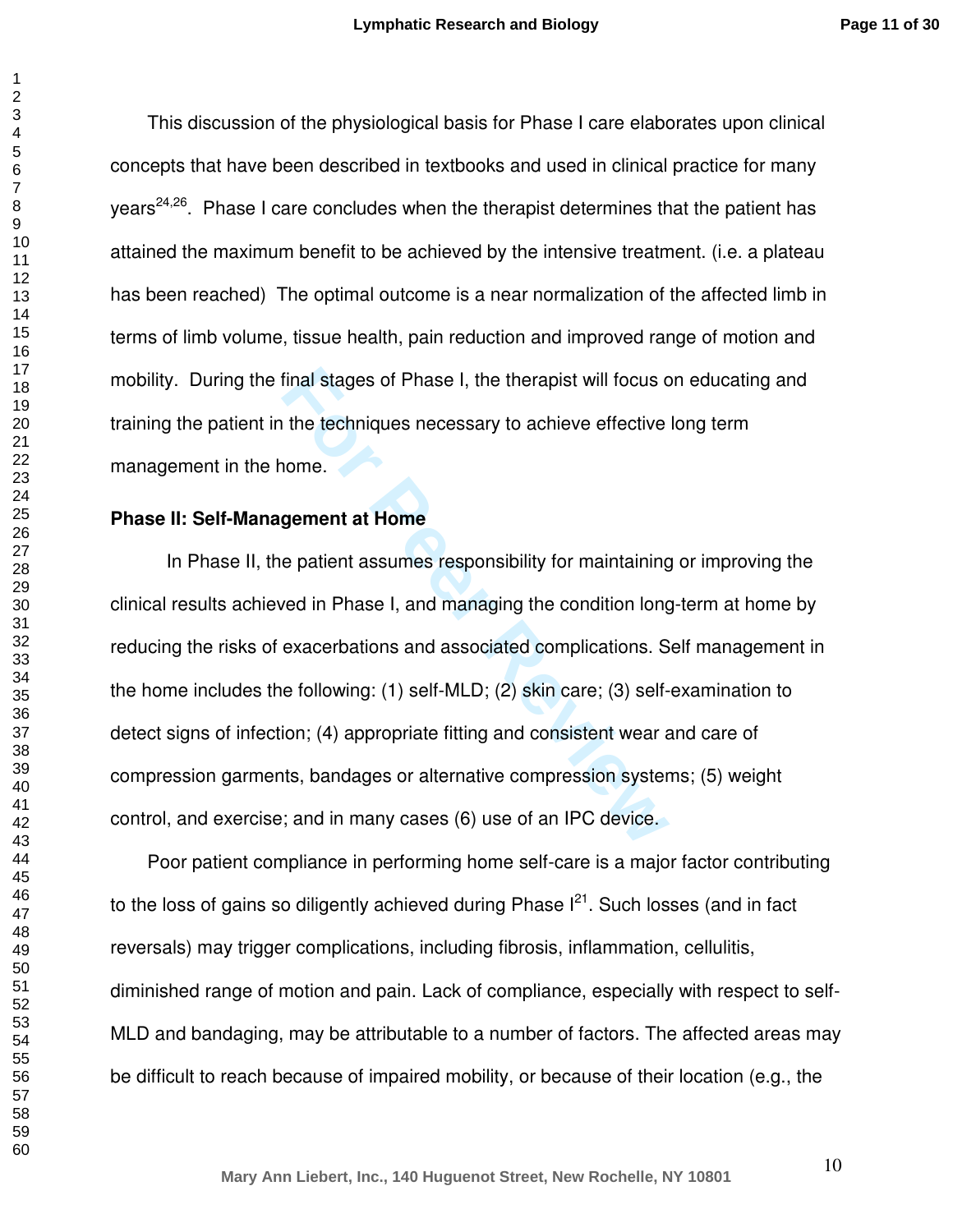$\mathbf{1}$ 

backside). The location of the affected area also complicates application of compression bandaging, which can be more difficult to apply to the trunk than to the extremities. Further, self-care is emotionally challenging because of the daily time required. Self-MLD is physically demanding and requires the patient's complete attention. These demands are becoming more difficult to meet in light of the longevity of cancer survivors and their declining physical prowess. To be effective, self-MLD must also be done consistently and correctly, which for many patients is a significant challenge. This selfcare regimen may also lead to repetitive stress injuries of the already compromised limb or unaffected limb.

**Formally, which for many patients is a significant choof the solead to repetitive stress injuries of the alread effectors can impede compliance, particularly a per and its aftermath. As a result, many patients verte to th**  Together these factors can impede compliance, particularly as the patients may be coping with cancer and its aftermath. As a result, many patients who initially make diligent efforts to adhere to the in-home treatment regimen experience exacerbations of the lymphedema or related infections, and require further rounds of in-clinic treatment, including CDP. While the therapist's specialized attention is often psychologically supportive to the patient, the costs associated with cycling through multiple sessions of professionally administered CDP continue to mount. Some third-party payers do not cover repeated CDP sessions, creating a financial burden for the patient. The use of advanced, programmable IPC devices provides an effective treatment approach that can ease the physical and emotional burdens of self-care $^{27\text{-}30}$ .

 In considering IPC use for lymphedema treatment it is important to define a minimum set of device features required to provide safe and effective therapy consistent with underlying physiological principles.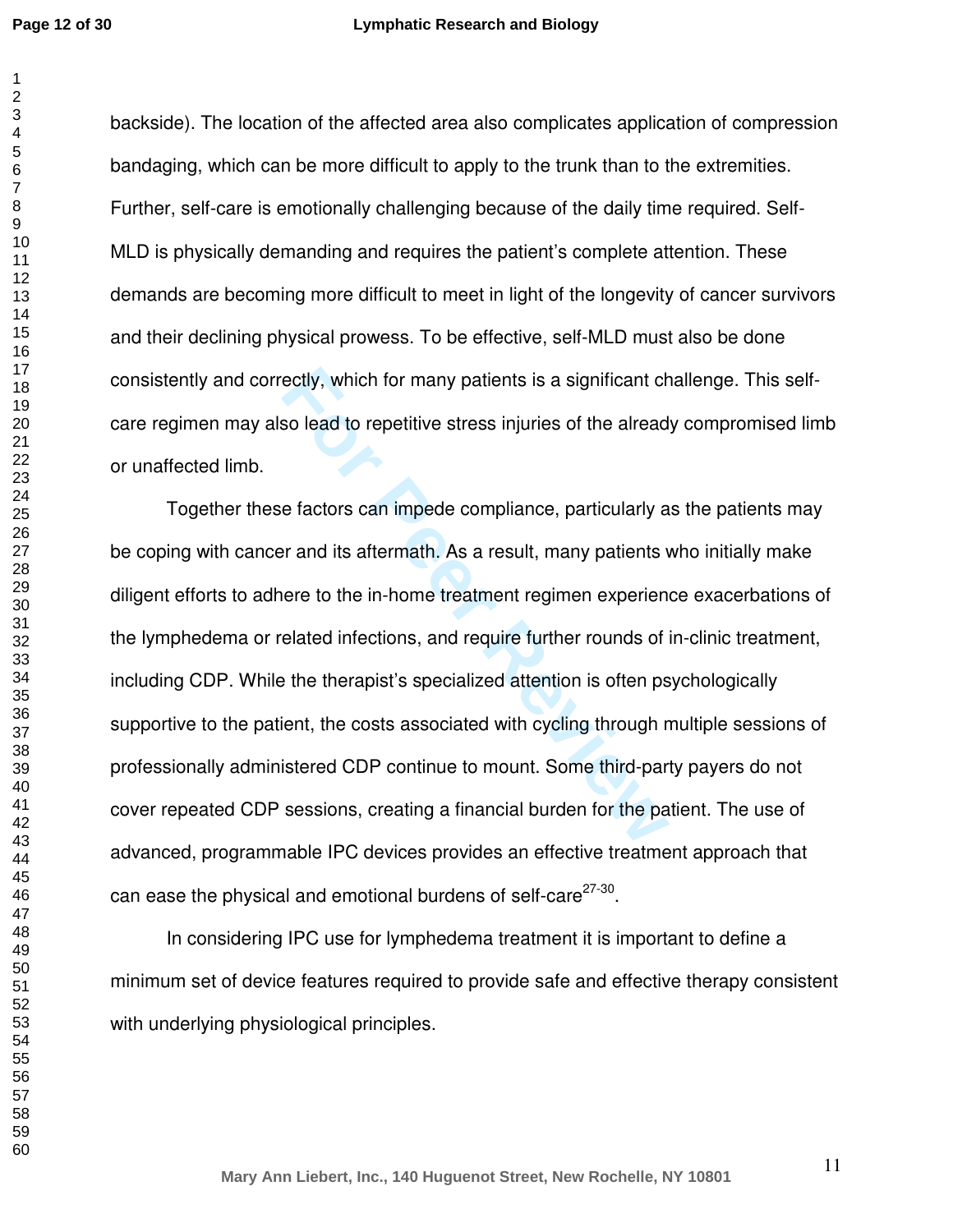**Page 13 of 30**

**Truncal Clearance.** As noted, the capacity to provide automated initial truncal or proximal clearance is essential. Without it, therapy focused solely on the affected limb is inefficient and less effective, and also may result in injury. In a recent survey of 50 certified lymphedema therapists conducted by the author in February 2009 (unpublished, data available on request), their greatest concerns about using or recommending IPC was that it would cause truncal or genital edema or produce fibrotic cuffs. Each of these is a concern with simple 'older generation' pumps that do not provide truncal clearance.

**Formal School School School School School School School School School School School School School School School School School School School School School School School School School School School School School School Scho Magnitude and Duration of Applied Pressure.** The literature describes the possibility of lymphatic vessel injury when sustained high pressures are applied to the skin. High, sustained pressure (squeeze and hold approach) was also a prime concern of the surveyed therapists with IPC use. The amount and duration of pressure is not only a safety consideration but is also important to enhance patient tolerance and to address the pain associated with lymphedema. Significant to any discussion about applied pressure is an understanding of the impact that both duration and surface area play. Stated succinctly, applying pressure for a longer duration to a larger surface area will result in a greater pressure time gradient than applying that same pressure to a smaller surface area for a brief period of time. (**Figure 5)** Older generation, simple IPC systems, inflate sequentially and hold inflation for a period of time, utilizing a squeeze and hold approach (long duration, large surface area) that may result in higher pressures being applied than therapeutically necessary or appropriate<sup>28</sup>. Further with some oldergeneration simple IPC pumps, device settings do not accurately reflect applied pressures<sup>31</sup>. Therefore the clinicians' ability to prescribe appropriate therapy is impeded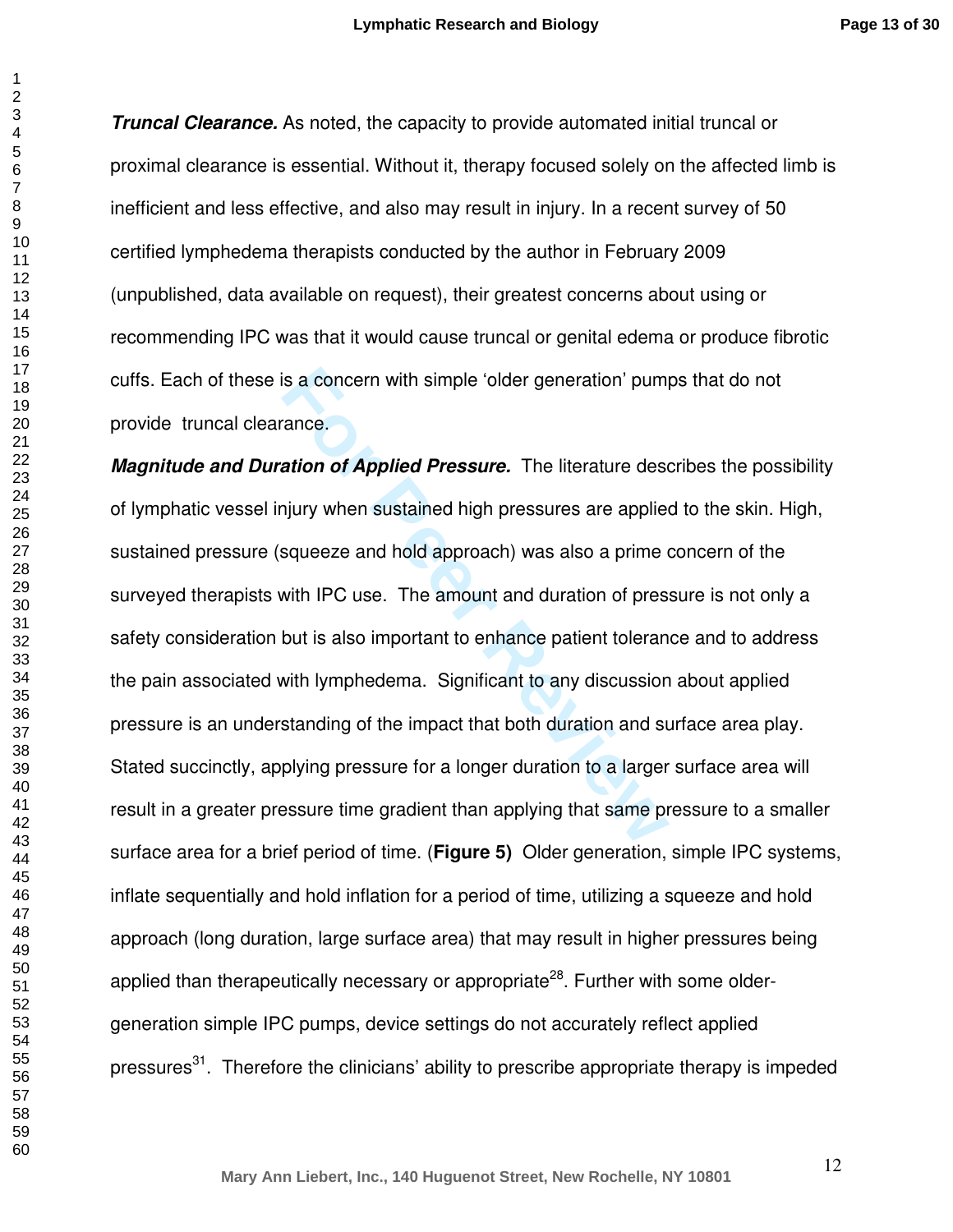$\mathbf{1}$  $\overline{2}$ 

not only by limited device functionality (non-programmable) but also the possible inaccuracies in calibration. Some newer advanced IPC systems employ a short duration pressure profile (work and release) which delivers lower applied pressures $^{28}$ .

In summary, significant barriers exist to successful long term home management for the lymphedema patient. Home management programs are demanding and technique dependent. Patient adherence to such regimens are challenging. One alternative to support patients' in home efforts may be the use of advanced programmable IPC devices.

## **Risks and Complications of Ineffective Therapy**

ome efforts may be the use of advanced progrations of Ineffective Therapy<br>
is a chronic condition that without effective trea<br>
pact, whether in upper or lower extremities, is m<br>
pain, severe mobility limitations, impairmen Lymphedema is a chronic condition that without effective treatment progressively grows worse<sup>7</sup>. Its impact, whether in upper or lower extremities, is multidimensional and may include chronic pain, severe mobility limitations, impairment in function, predisposition to serious inflammatory episodes and infections (cellulitis, erysipelas), and compromised immune function<sup>28</sup>. Psychological and quality of life impacts are also significant and include loss of self-esteem, depression, impaired body image, and social withdrawal<sup>29</sup>.

 Progressive lymphedema induces physiological changes that can inhibit normal bodily functions. Interstitial accumulation of protein, debris and cellular fragments trigger a variety of negative processes. Proteins act to pull more fluid into the interstitium, thereby further increasing tissue edema. As time passes, accumulated proteins, together with connective tissue changes, cause tissue fibrosis. Macrophages that normally clean up interstitial debris are inhibited by fibrosis, and the interstitium suffers other progressive derangements. In addition, accumulated protein and other substances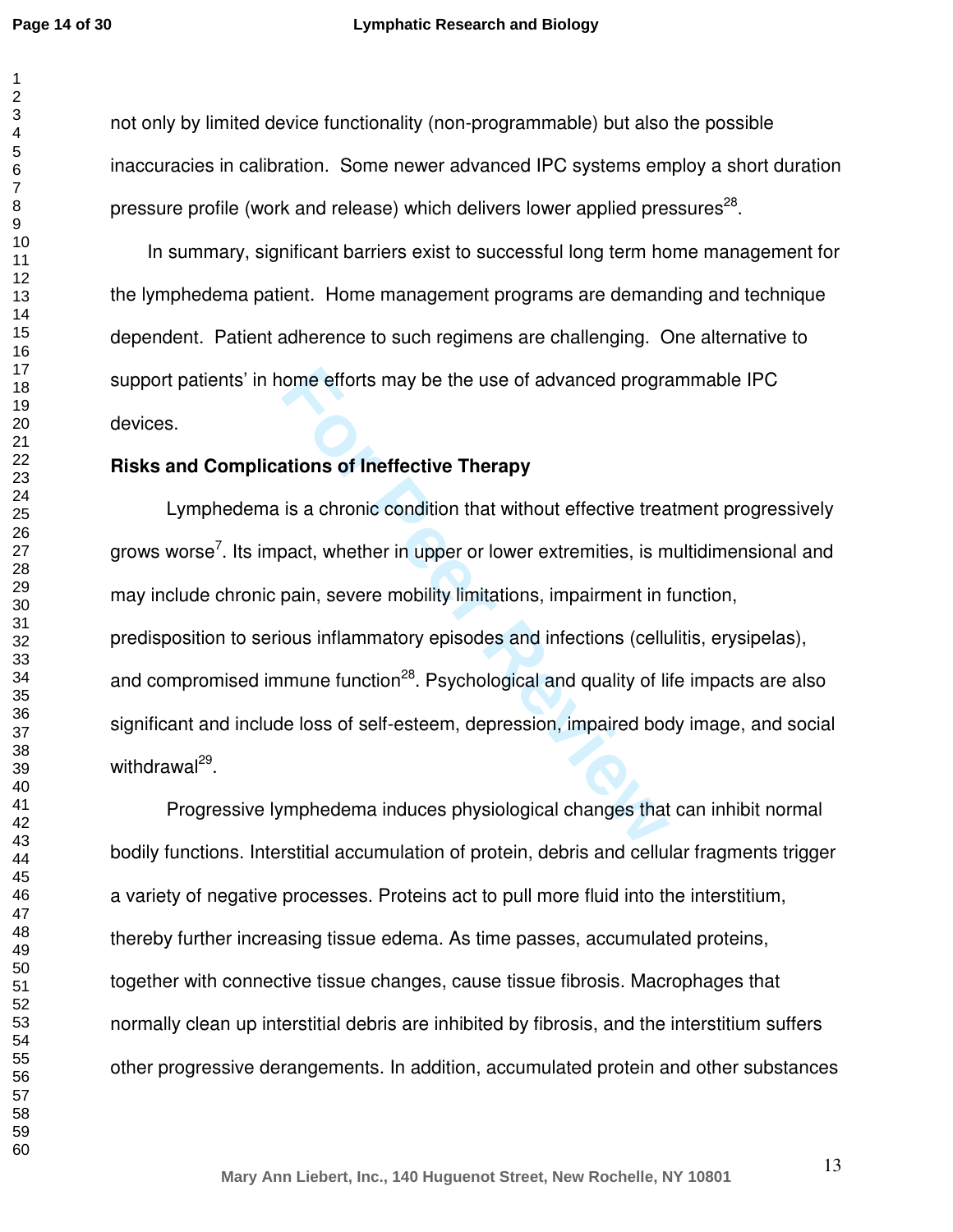**Page 15 of 30**

act as stimuli for chronic inflammation accompanied by increased capillary blood pressure and flow due to vasodilation of small blood vessels supplying the area. This increased pressure causes more fluid accumulation and tissue warming which, combined with the bacterial growth stimuli of protein, creates an infection-ripe environment setting the stage for a vicious cycle of worsening symptoms and progressive complications. These considerations emphasize the importance of continuity in treatment from acute care to home management as being critical to avoid worsening of the swelling and associated complications.

If from acute care to home management as bei<br>
Illing and associated complications.<br>
the well-recognized complications of progressiv<br>
Incal lymphatics and the affected extremity is as<br>  $\theta$  patient. These include developmen In addition to the well-recognized complications of progressive lymphedema, failure to treat the truncal lymphatics and the affected extremity is associated with significant risks to the patient. These include development of a fibrous band at the proximal limb that further impedes lymphatic drainage out of the limb, and development of new areas of edema in the truncal quadrant adjacent to the affected limb that include swelling of the chest, axilla, back, abdomen and genitalia. These conditions present new treatment challenges, as well as further debilitation for the patient.

 An additional aspect of truncal treatment should be mentioned. Lymphedema is seldom confined to just the limb that is obviously swollen. In many cases, the lymphedema extends into the adjacent body quadrants. Truncal edema presents its own set of complications. Lack of effective treatment of the truncal region may result in infection, pain in the back, chest, shoulder, or breast, and worsening neuropathic pain of the fingers. Pain may be localized or may radiate across the chest, trunk or back. In addition, significant body changes may lead to emotional distress and altered body  $\mu$ image<sup>27</sup>. Patients may also report discomfort with movement and difficulty performing

 $\mathbf{1}$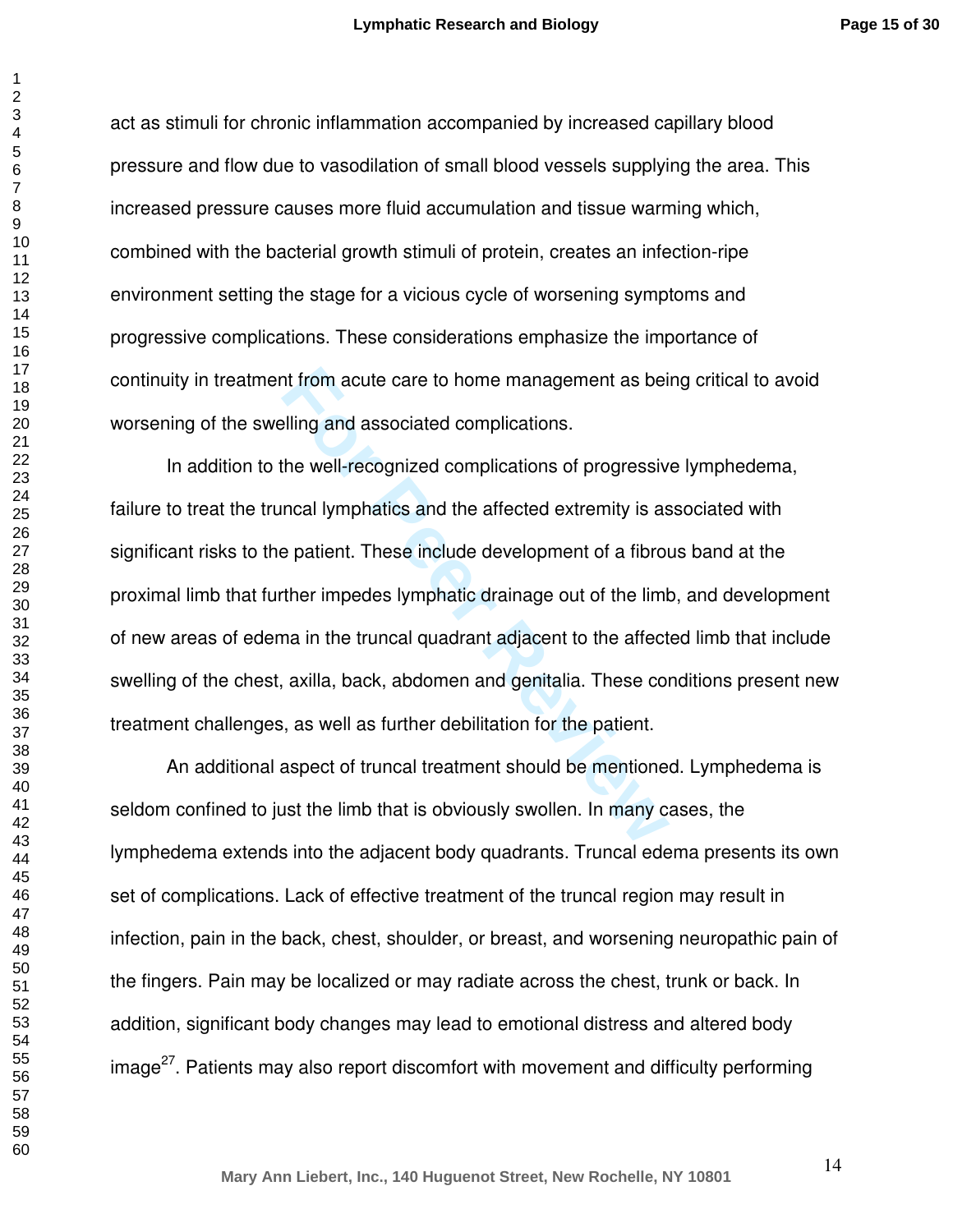#### **Lymphatic Research and Biology**

activities of daily living. These additional facts further emphasize the vital need for the treatment of adjacent body regions (truncal lymphatics), in addition to the obviously affected extremity.

 Lymphedema complications, whether in the limb or trunk, require careful monitoring to minimize symptom progression and their growing impact on a patient's ability to participate successfully in daily activities. Effective life-long treatment of the affected limb and trunk is necessary to reduce the risk of these complications.

#### **Summary**

nk is necessary to reduce the risk of these comport<br>of care for lymphedema embraces a broad spe-<br>nclude: (1) risk reduction; (2) early, potentially p<br>re initiation of therapy (Phase I); and (4) effectiv<br>se II). Risk reduct The standard of care for lymphedema embraces a broad spectrum of considerations that include: (1) risk reduction; (2) early, potentially pre-clinical detection; (3) early and intensive initiation of therapy (Phase I); and (4) effective and accepted inhome self-care (Phase II). Risk reduction can be enhanced by early education of patients, including when possible, pre-surgical and follow-up evaluations. Accepted phase I therapy includes MLD, SSCB, decongestive exercise and skin care, in some cases supplemented with IPC use. Phase II, life-long in-home self-management, includes self-MLD and/or IPC, use of compression garments SSCB or an alternative compression system, exercise and skin care. Significant phase II compliance issues that may negate phase I gains can be mitigated by the adjunctive use of physiologically appropriate IPC devices. IPC selection for lymphedema treatment requires careful consideration of the mode of action and device functionality. Simple, non-programmable devices are no longer viewed as clinically appropriate for lymphedema care because they do not address the specific physiological needs of lymphedema patients resulting in increased risk associated with treatment pressure, pattern, and the lack of truncal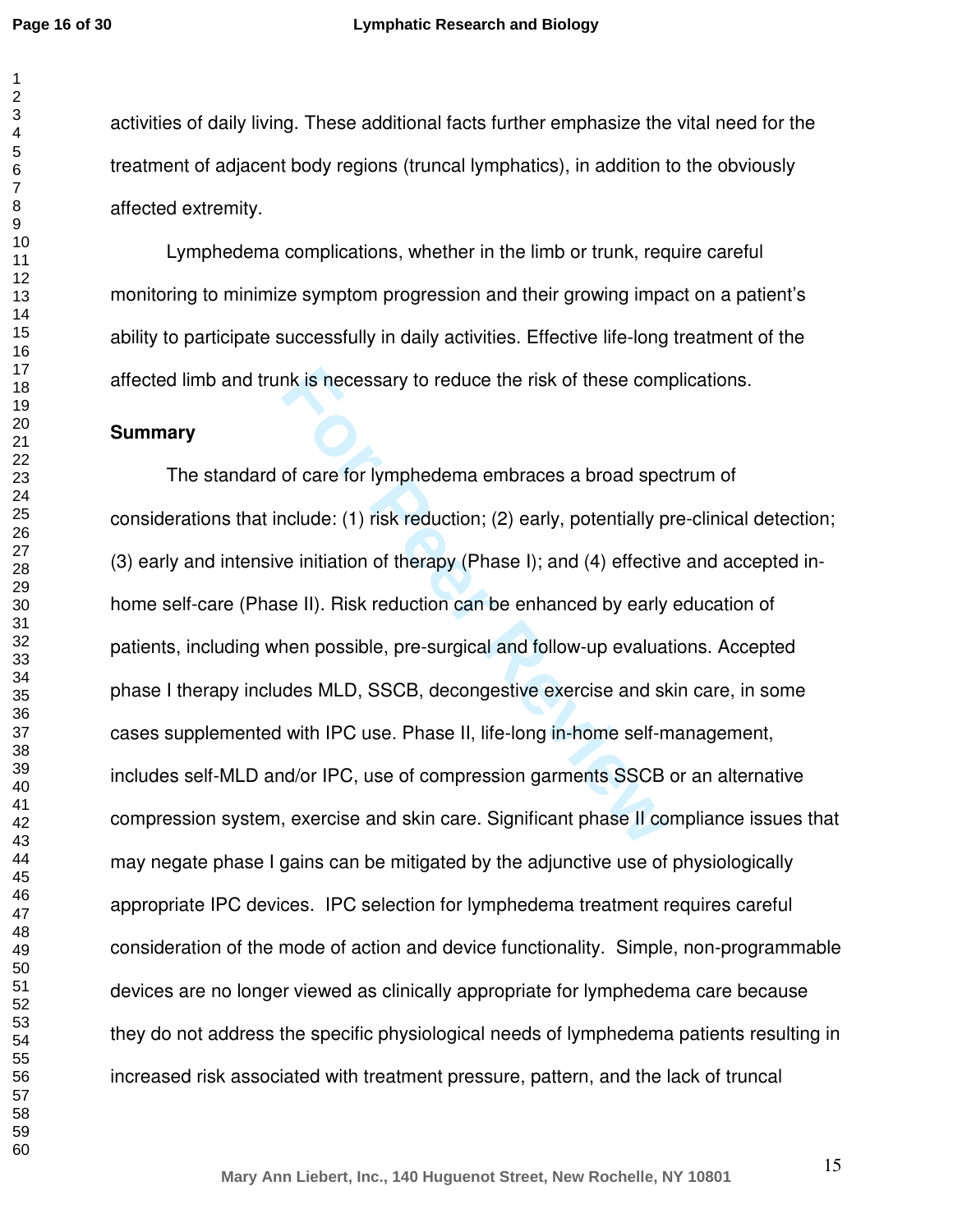clearance. Such risks cannot be overcome because of the simple nature of these non programmable devices. Advanced, programmable devices that provide truncal clearance, lower applied pressure and optimum adjustability are physiologically sound and represent the standard of care approach. Risks of ineffective treatment are significant and clinicians are challenged to develop care plans that can be effectively implemented by the patient to optimize long term outcomes.

# # #

**For the Percy Review**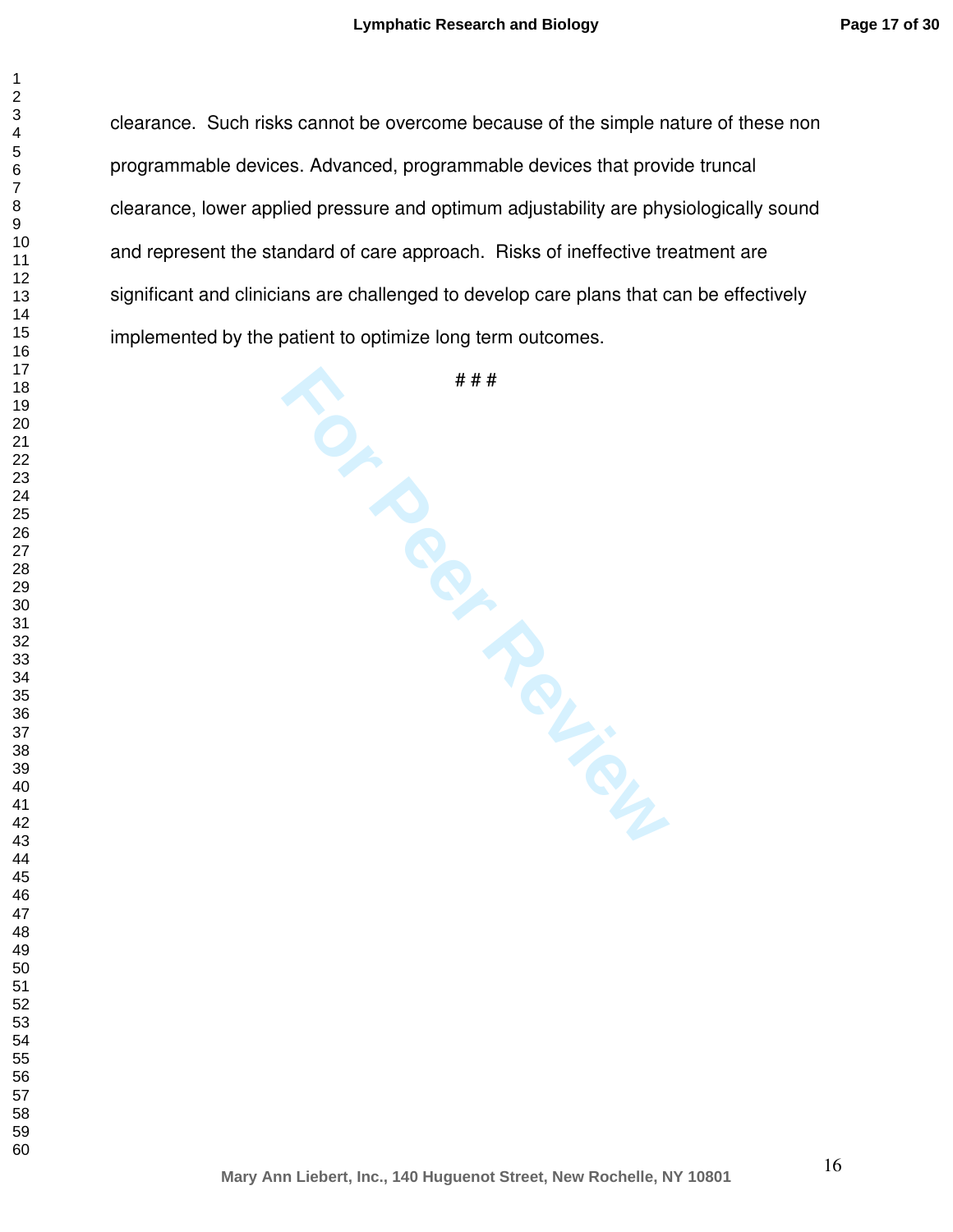$\mathbf{1}$  $\overline{2}$  $\overline{4}$  $\overline{7}$ 

| $\overline{\mathbf{c}}$<br>3<br>4<br>5<br>6 |    | <b>REFERENCES</b>                                                              |
|---------------------------------------------|----|--------------------------------------------------------------------------------|
| $\overline{7}$<br>8<br>9                    | 1. | Armer JM, Radina ME, Porock D, Culbertson SD. Predicting breast cancer-        |
| 10<br>11                                    |    | related lymphedema using self-reported symptoms. Nursing research              |
| 12<br>13                                    |    | 2003;52(6):370-379.                                                            |
| 14<br>15<br>16                              | 2. | Paskett ED, Naughton MJ, McCoy TP, Case LD, Abbott JM. The epidemiology of     |
| 17<br>18                                    |    | arm and hand swelling in premenopausal breast cancer survivors. Cancer         |
| 19<br>20                                    |    | Epidemiol Biomarkers Prev 2007;16(4):775-782.                                  |
| 21<br>22<br>23                              | 3. | Ridner SH. Pretreatment lymphedema education and identified educational        |
| 24<br>25                                    |    | resources in breast cancer patients. Patient Education and Counseling          |
| 26<br>27<br>28                              |    | 2006;61(1):72-79.                                                              |
| 29<br>30                                    | 4. | Thiadens S. 18 Steps to Prevention Revised: Lymphedema Risk-Reduction          |
| 31<br>32                                    |    | Practices. 2008.                                                               |
| 33<br>34<br>35                              | 5. | American Cancer Society. Lymphedema: What Every Woman With Breast              |
| 36<br>37                                    |    | Cancer Should Know. Volume 2009; 2009.                                         |
| 38<br>39                                    | 6. | Fu MR, Axelrod D, Haber J. Breast-cancer-related lymphedema: information,      |
| 40<br>41<br>42                              |    | symptoms, and risk-reduction behaviors. J Nurs Scholarsh 2008;40(4):341-348.   |
| 43<br>44                                    | 7. | Casley-Smith JR. Alterations of untreated lymphedema and its grades over time. |
| 45<br>46<br>47                              |    | Lymphology 1995;28(4):174-185.                                                 |
| 48<br>49                                    | 8. | Casley-Smith JR, Boris M, Weindorf S, Lasinski B. Treatment for lymphedema of  |
| 50<br>51                                    |    | the arm--the Casley-Smith method: a noninvasive method produces continued      |
| 52<br>53<br>54                              |    | reduction. Cancer 1998;83(12 Suppl American):2843-2860.                        |
| 55<br>56                                    |    |                                                                                |
| 57<br>58                                    |    |                                                                                |
| 59<br>60                                    |    | 17                                                                             |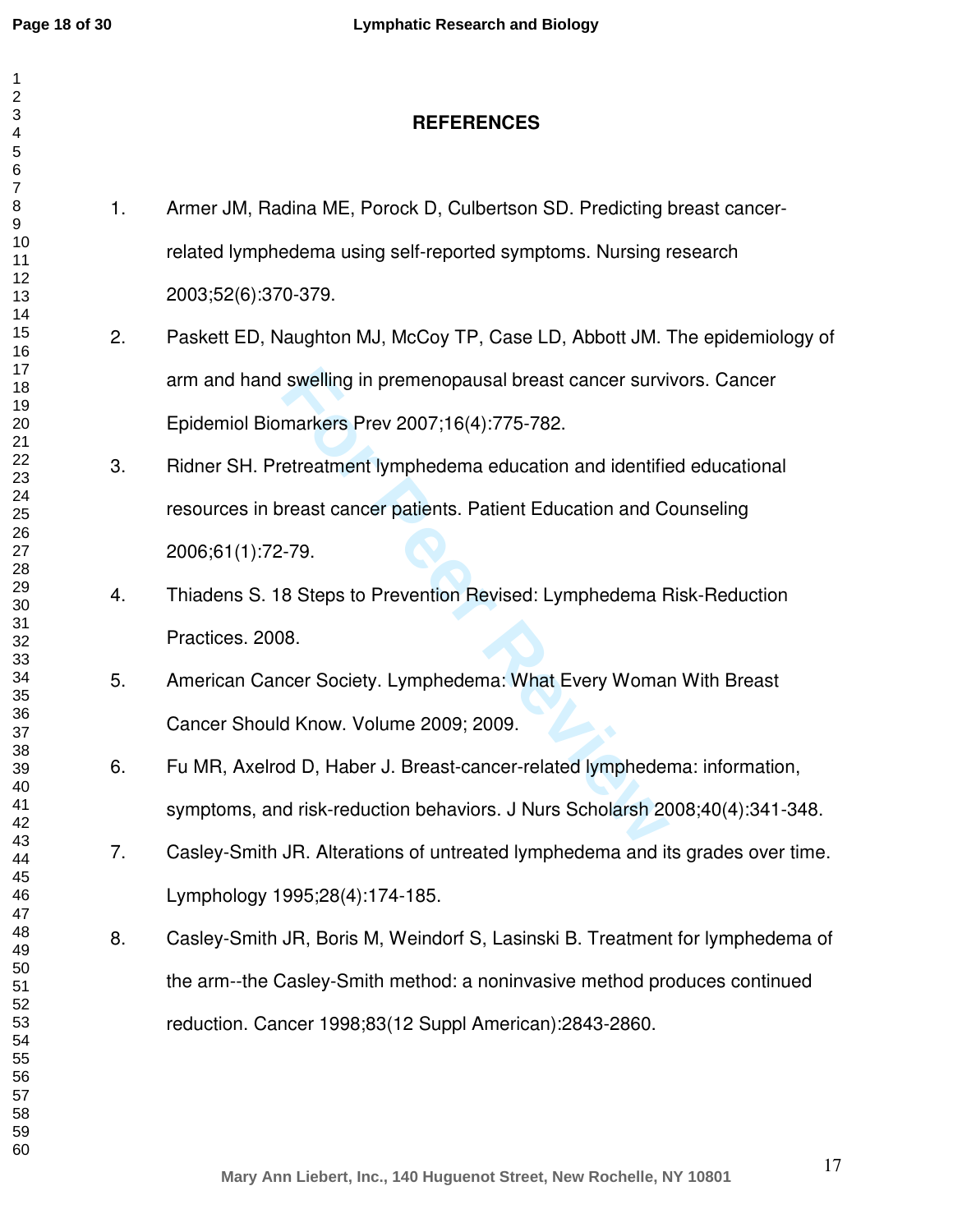- 9. Cornish B. Bioimpedance analysis: scientific background. Lymphatic research and biology 2006;4(1):47-50.
- 10. Ward LC. Bioelectrical impedance analysis: proven utility in lymphedema risk assessment and therapeutic monitoring. Lymphatic research and biology 2006;4(1):51-56.
- 11. Ward LC, Czerniec S, Kilbreath SL. Quantitative bioimpedance spectroscopy for the assessment of lymphoedema. Breast cancer research and treatment 2008.
- 12. Stout Gergich NL, Pfalzer LA, McGarvey C, Springer B, Gerber LH, Soballe P. Preoperative assessment enables the early diagnosis and successful treatment of lymphedema. Cancer 2008;112(12):2809-2819.
- 13. Mayrovitz HN. Assessing local tissue edema in postmastectomy lymphedema. Lymphology 2007;40(2):87-94.
- nt of lymphoedema. Breast cancer research an<br>
NL, Pfalzer LA, McGarvey C, Springer B, Gerb<br>
assessment enables the early diagnosis and su<br>
a. Cancer 2008;112(12):2809-2819.<br>
Assessing local tissue edema in postmastecto<br>
00 14. Mayrovitz HN, Davey S, Shapiro E. Local tissue water assessed by tissue dielectric constant: anatomical site and depth dependence in women prior to breast cancer treatment-related surgery. Clin Physiology and Functional Imaging 2008.
- 15. Mayrovitz HN, Davey S, Shapiro E. Localized Tissue Water Changes Accompanying One Manual Lymphatic Drainage (MLD) Therapy Session Assessed by Changes in Tissue Dielectric Constant in Patients with Lower Extremity Lymphedema Lymphology 2008;41(2):87-92.
- 16. Schonholz SM. Preoperative assessment enables the early detection and successful treatment of lymphedema. Cancer 2009;115(4):909.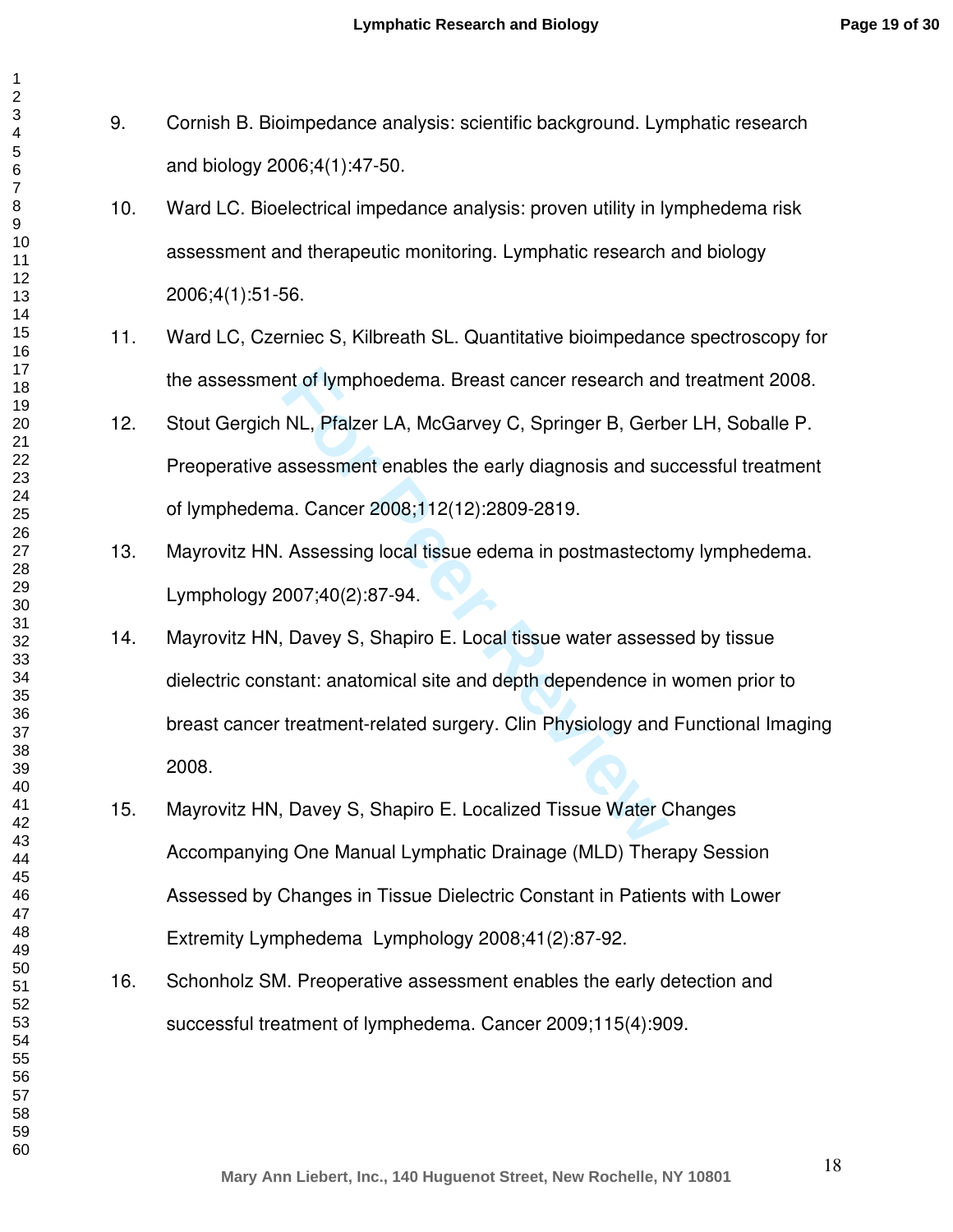| 1                                 |     |               |
|-----------------------------------|-----|---------------|
| $\overline{\mathbf{c}}$<br>3<br>4 | 17. | Foldi E       |
| 5<br>6                            |     | Ameri         |
| $\overline{7}$<br>8               | 18. | Leduc         |
| 9<br>10<br>11                     |     | limb e        |
| 12<br>13                          | 19. | Rineh         |
| 14<br>15<br>16                    |     | 1998;         |
| 17<br>18                          | 20. | Lawer         |
| 19<br>20                          |     | identif       |
| 21<br>22<br>23                    |     | a cand        |
| 24<br>25                          | 21. | <b>Vignes</b> |
| 26<br>27<br>28                    |     | cance         |
| 29<br>30                          |     | cance         |
| 31<br>32                          | 22. | Koul F        |
| 33<br>34<br>35                    |     | compl         |
| 36<br>37                          |     | related       |
| 38<br>39<br>40                    |     | 2007;         |
| 41<br>42                          | 23. | Chevil        |
| 43<br>44<br>45                    |     | for wo        |
| 46<br>47                          |     | 2007;         |
| 48<br>49                          | 24. | Foldi N       |
| 50<br>51<br>52                    |     | Munic         |
| 53<br>54                          |     |               |
| 55<br>56<br>57                    |     |               |
| 58<br>59                          |     |               |
| 60                                |     |               |

- E. The treatment of lymphedema. Cancer 1998;83(12 Suppl American):2833-2834.
- 18. Leduc O, Leduc A, Bourgeois P, Belgrado JP. The physical treatment of upper dema. Cancer 1998;83(12 Suppl American):2835-2839.
- art-Ayres ME. Conservative approaches to lymphedema treatment. Cancer 83(12 Suppl American):2828-2832.
- nda BD, Mondry TE, Johnstone PA. Lymphedema: a primer on the ication and management of a chronic condition in oncologic treatment. CA: cer journal for clinicians 2009;59(1):8-24.
- s S, Porcher R, Arrault M, Dupuy A. Long-term management of breast r-related lymphedema after intensive decongestive physiotherapy. Breast  $r$  research and treatment 2007;101(3):285-290.
- Mondry TE, Johnstone PA. Lymphedema: a pri<br>
and management of a chronic condition in oncol<br>
all for clinicians 2009;59(1):8-24.<br>
cher R, Arrault M, Dupuy A. Long-term manage<br>
I lymphedema after intensive decongestive phy<br> R, Dufan T, Russell C, Guenther W, Nugent Z, Sun X, Cooke AL. Efficacy of ete decongestive therapy and manual lymphatic drainage on treatmentd lymphedema in breast cancer. Int J Radiat Oncol Biol Phys 2007;67(3):841-846.
- lle AL. Current and future trends in lymphedema management: implications men's health. Physical medicine and rehabilitation clinics of North America 2007;18(3):539-553, x.
- M, Foldi E, Kubik S, editors. Textbook of Lymphology (English Edition). h: Elsevier GmbH; 2003.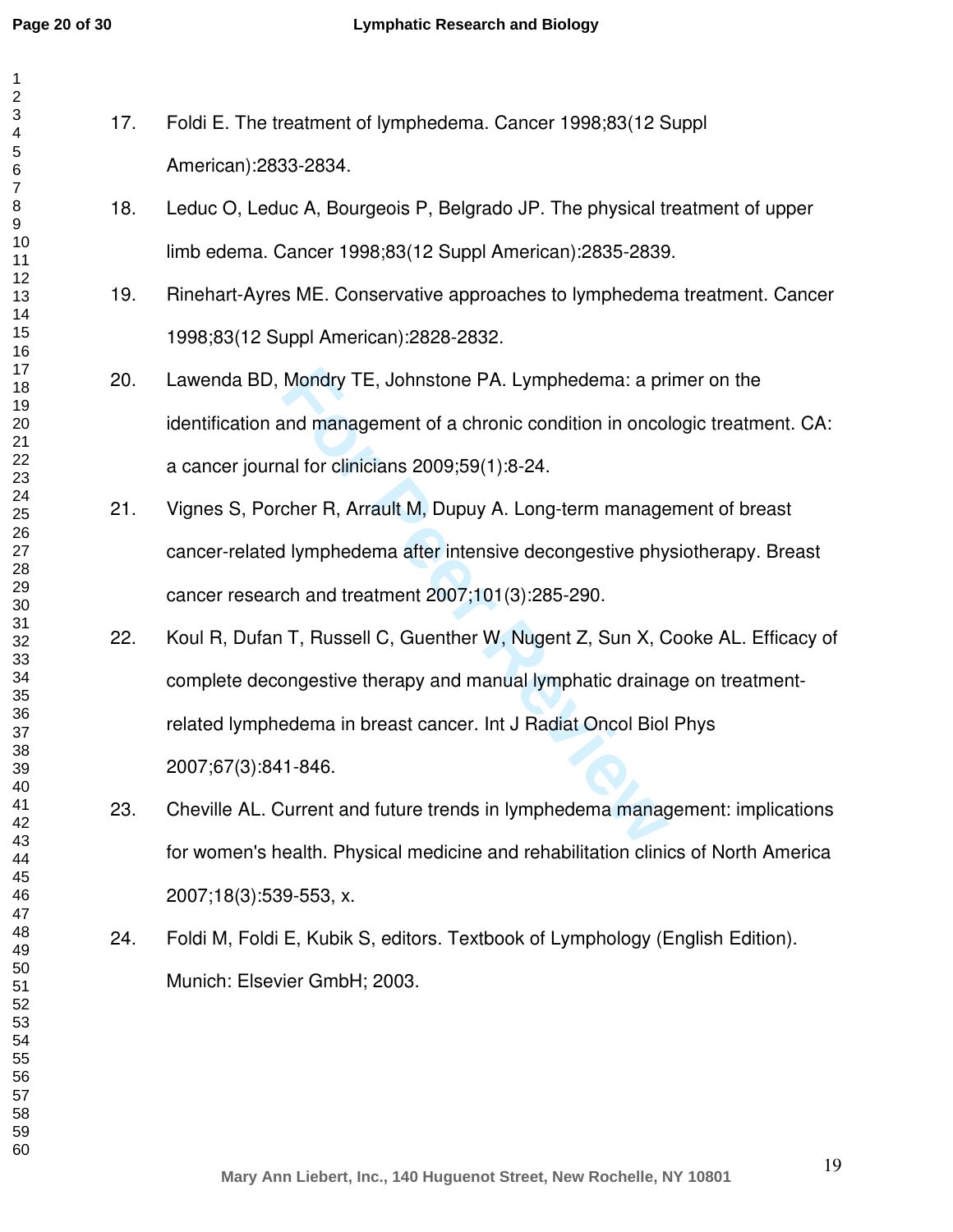25. Modi S, Stanton AW, Svensson WE, Peters AM, Mortimer PS, Levick JR. Human lymphatic pumping measured in healthy and lymphoedematous arms by lymphatic congestion lymphoscintigraphy. The Journal of Physiology 2007;583(Pt 1):271-285.

- 26. Foeldi M, Strossenreuter R, M.D. Foundations of Manual Lymph Drainage. St. Louis, MO: Elsevier Mosby; 2005.
- 27. Mayrovitz H, Brown-Cross D, Mayrovitz B, Humble-Golla A. Lymphedema: Role of Truncal Clearance as a Therapy Component. Home Health Care Management & Practice 2009;in press.
- 28. Mayrovitz HN. Interface pressures produced by two different types of lymphedema therapy devices. Physical therapy 2007;87(10):1379-1388.
- 29. Ridner SH, McMahon E, Dietrich MS, Hoy S. Home-based lymphedema treatment in patients with cancer-related lymphedema or noncancer-related lymphedema. Oncology Nursing Forum 2008;35(4):671-680.
- **Brown-Cross D, Mayrovitz B, Humble-Golla A. L**<br> **Formation** as a Therapy Component. Home Health<br> **Formation** P. S. Interface pressures produced by two different<br>
therapy devices. Physical therapy 2007;87(10):<br> **CMahon E,** 30. Wilburn O, Wilburn P, Rockson SG. A pilot, prospective evaluation of a novel alternative for maintenance therapy of breast cancer-associated lymphedema [ISRCTN76522412]. BMC Cancer 2006;6:84.
- 31. Segers P, Belgrado JP, Leduc A, Leduc O, Verdonck P. Excessive pressure in multichambered cuffs used for sequential compression therapy. Physical therapy 2002;82(10):1000-1008.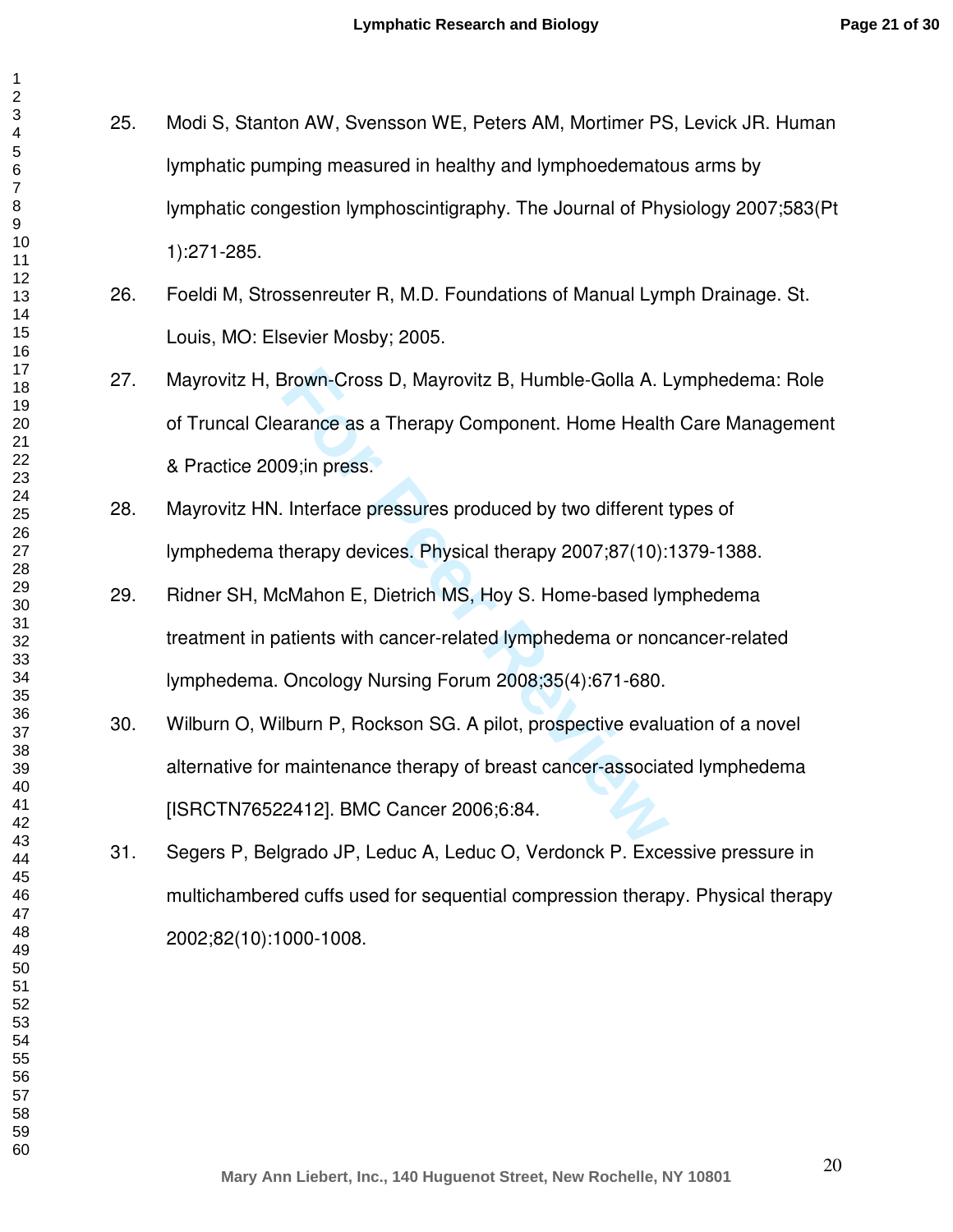# **Figure Legends**

# **Figure 1.**

Short-Stretch Compression Bandaging as a Component of Lymphedema Care Short-stretch compression bandaging serves to sustain the reduced volume, and also acts as an external inelastic covering that facilitates lymph movement via the dynamic pressures developed during limb movements and muscle contractions. The 'working pressure' that is the stimulus for lymph propulsion is the difference between the peak dynamic pressure and the 'resting pressure' when the muscle is relaxed. In this example the patient is squeezing a rubber ball at a rate of about once every 2.5 seconds while the sub-bandage pressure is recorded.

## **Figure 2**.

**Follow I during limb movements and muscle contractional extimulus for lymph propulsion is the difference bot the 'resting pressure' when the muscle is relating a rubber ball at a rate of about once every 2 ssure is record** Schematized lymph drainage of right arm and trunk quadrant: Normal vs. Lymphedema. LN represents lymph node. (A) Normal drainage from arm and ipsilateral and contralateral trunk quadrants. Lymph normally drains away from the watershed into nodes in the corresponding quadrant. (B) LN removal or lymph vessel injury renders normal pathways deficient or absent thereby reducing lymph drainage from arm and ipsilateral quadrant. Lymph flow can be directed across the watershed into the contralateral quadrant with proper applied therapy.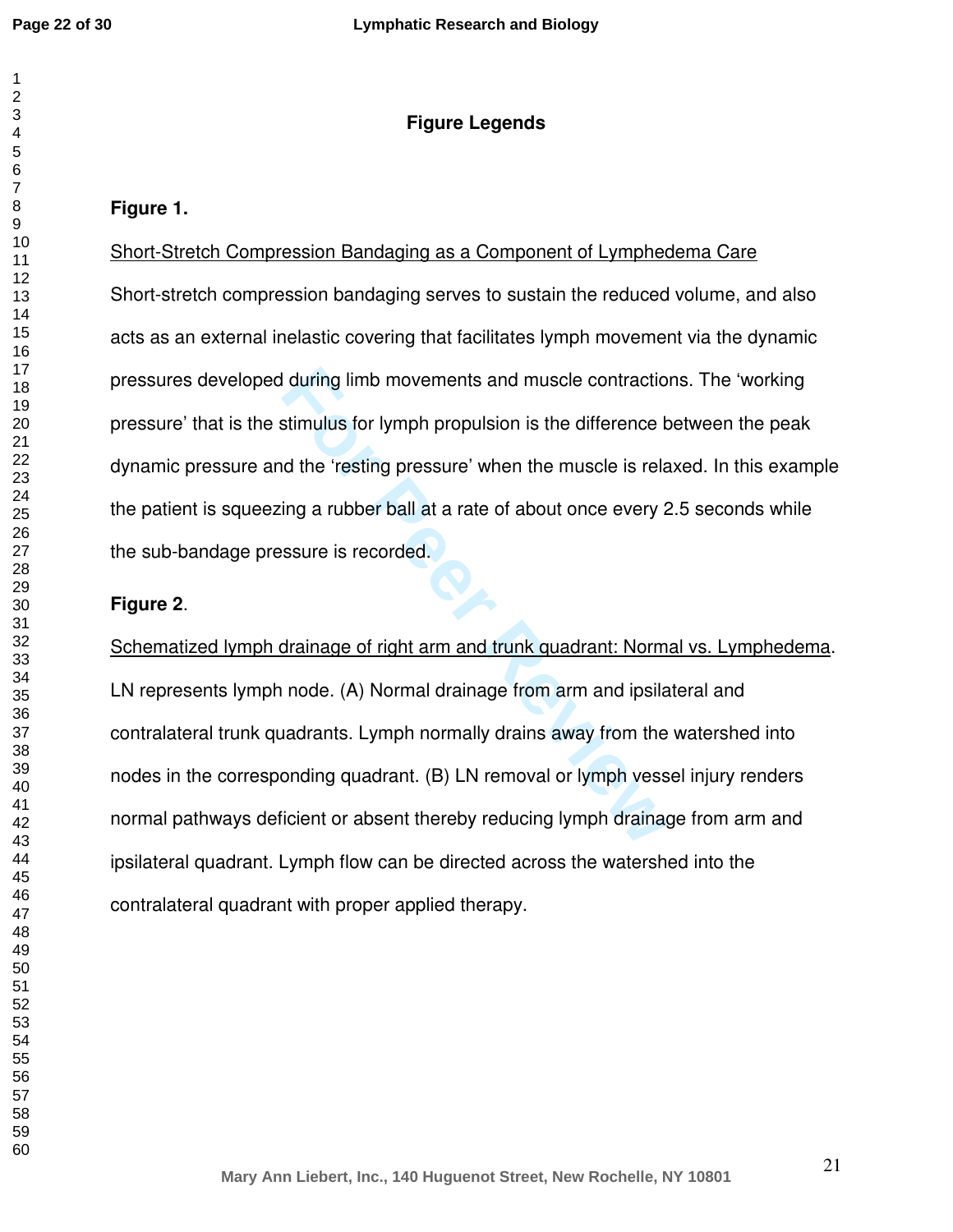#### $\overline{2}$

 $\mathbf{1}$ 

# **Figure 3**.

Main physical determinants of lymph flow from the arm: Normal vs. Lymphedema.<br> $P_L$  is the dynamic propulsive pressure developed by contracting lymphatic vessels, and<br> $P_{L}$  is the pressure in the network of lymphatic vess system. (A) Normally the lymph flow (Q<sub>L</sub>) depends on the gradient between P<sub>L</sub> and P<sub>LV</sub> and on the resistance of the normal lymphatic pathways between arm and venous junction. (B) When normal pathways are lost therapy seeks to use alternate ones. The effective pressure gradient now depends on truncal tissue pressures ( $P_T$ ) of both the contralateral and ipsilateral quadrants. Effective therapy seeks to reduce  $\mathsf{P}_\mathsf{T}$  to maximize the lymph perfusion gradient  $(P_{L}-P_{T}).$ 

# **Figure 4**.

# Schematized depiction of effective truncal-limb treatment

ormal pathways are lost therapy seeks to use a<br>adient now depends on truncal tissue pressures<br>lateral quadrants. Effective therapy seeks to rea<br>gradient (P<sub>L</sub> – P<sub>T</sub>).<br>on of effective truncal-limb treatment<br>s are reduced o Normal flow pathways are reduced or absent. Truncal clearance reduces  $P_T$  and  $P_{LV}$ in ipsilateral and contralateral quadrants and augments normal lymphatic vessel pumping actions prior to attempting limb drainage therapy. Treatment related lymph flow is thus optimized. (See text for further discussion.) The numbers show the sequential order in which applied therapeutic decongestion or clearance is most appropriate and effective. The main emphasis is on preparing the truncal regions prior to treating the affected limb. The physiological basis for this approach is discussed in detail within the text.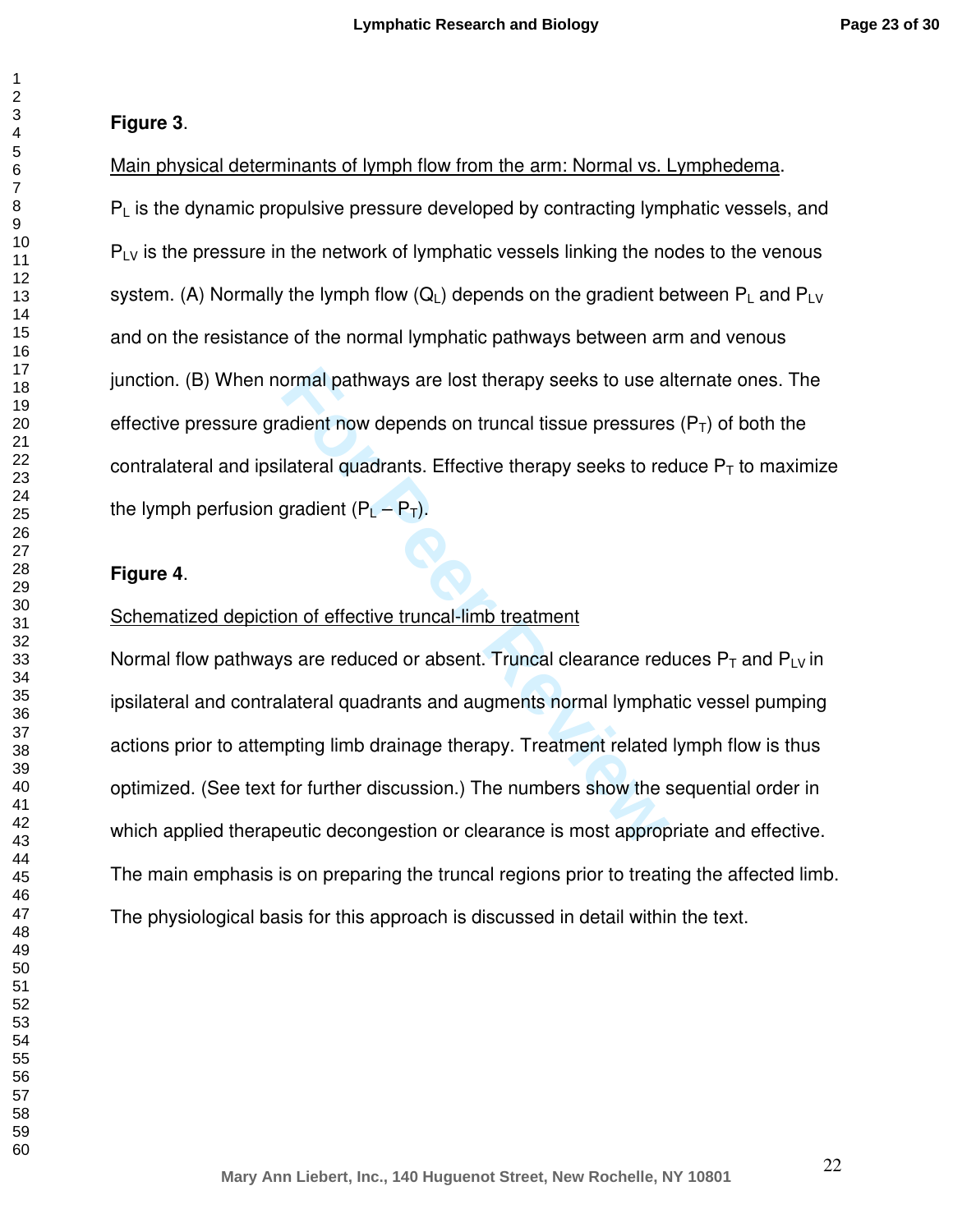$\mathbf{1}$  $\overline{2}$ 

#### $\overline{4}$  $\overline{7}$

# **Figures 5**.

# Comparison of pressure-time integrals associated with different IPC devices.

Data is mean and SD of measurements on 10 subjects. At all forearm sites the

Lympha Press® device resulted in pressure-time integrals that were significantly greater

(\*\* p<0.001) than for the Flexitouch® device. (Data from reference 28).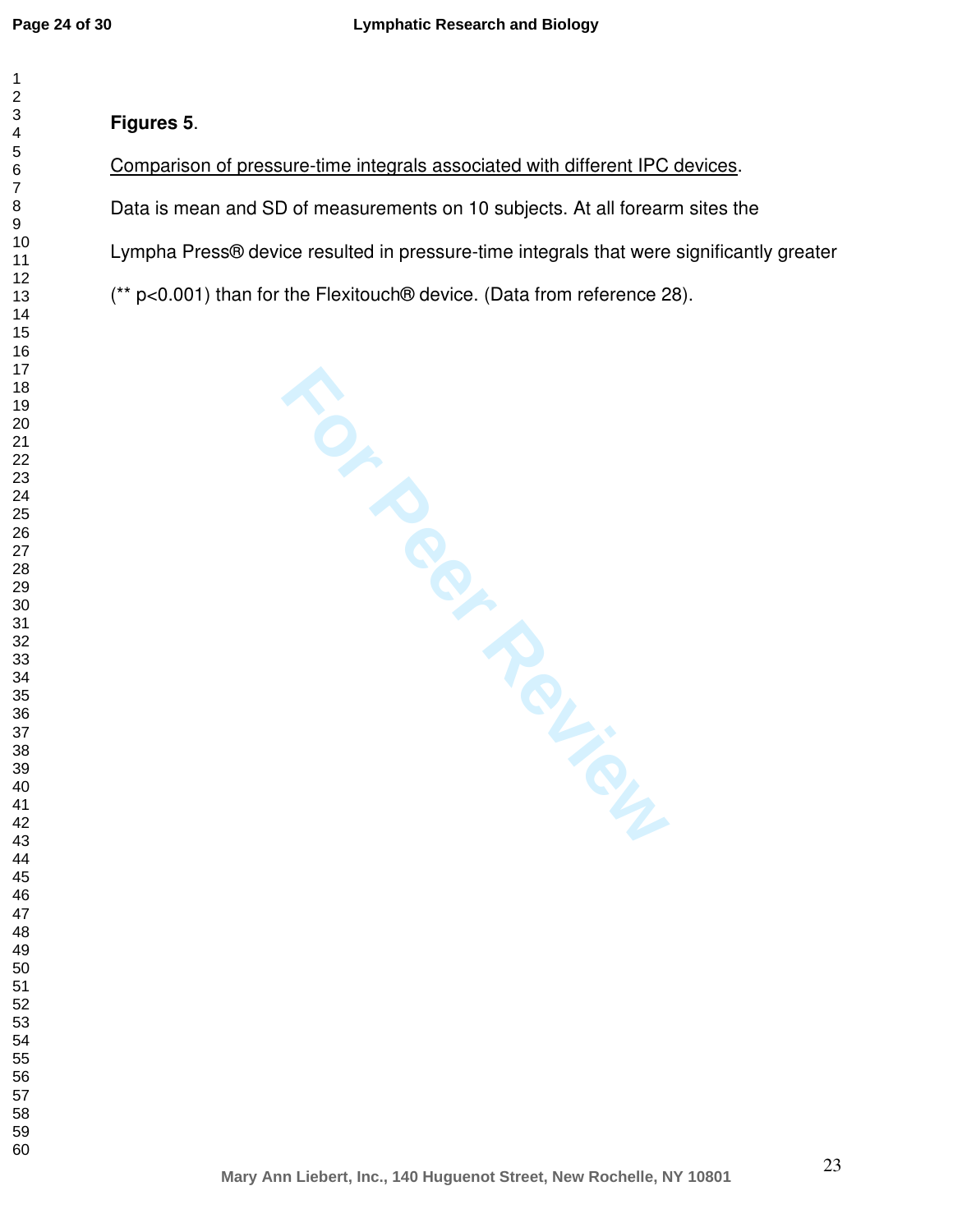## Disclosure Statement

Dr. Mayrovitz is a scientific advisor to Tactile Systems Inc. the manufacturer of the

Flexitouch® system.

**For Per Review** 

 $\mathbf{1}$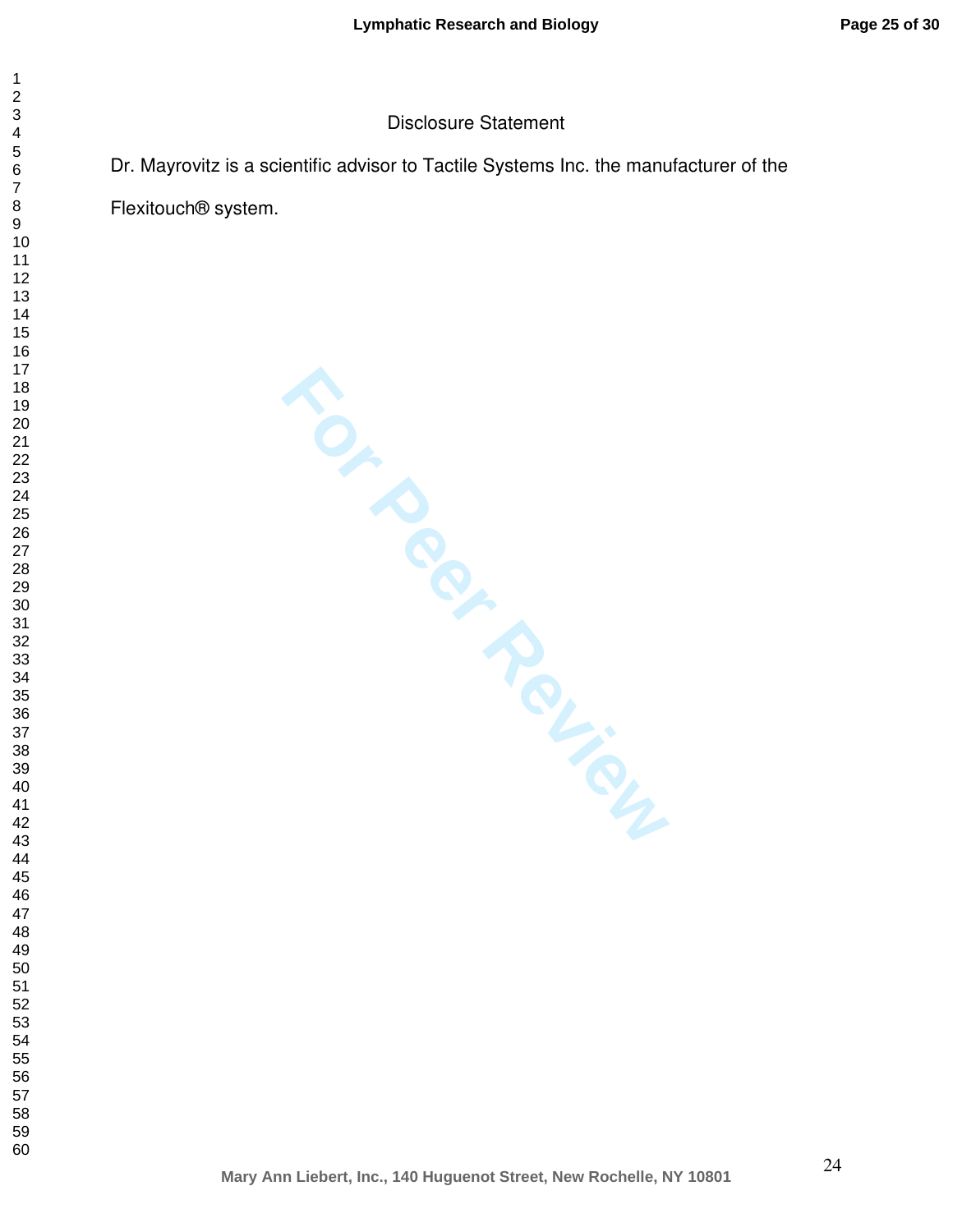



Short-Stretch Compression Bandaging as a Component of Lymphedema Care Short-stretch compression bandaging serves to sustain the reduced volume, and also acts as an external inelastic covering that facilitates lymph movement via the dynamic pressures developed during limb movements and muscle contractions. The 'working pressure' that is the stimulus for lymph propulsion is the difference between the peak dynamic pressure and the 'resting pressure' when the muscle is relaxed. In this example the patient is squeezing a rubber ball at a rate of about once every 2.5 seconds while the sub-bandage pressure is recorded.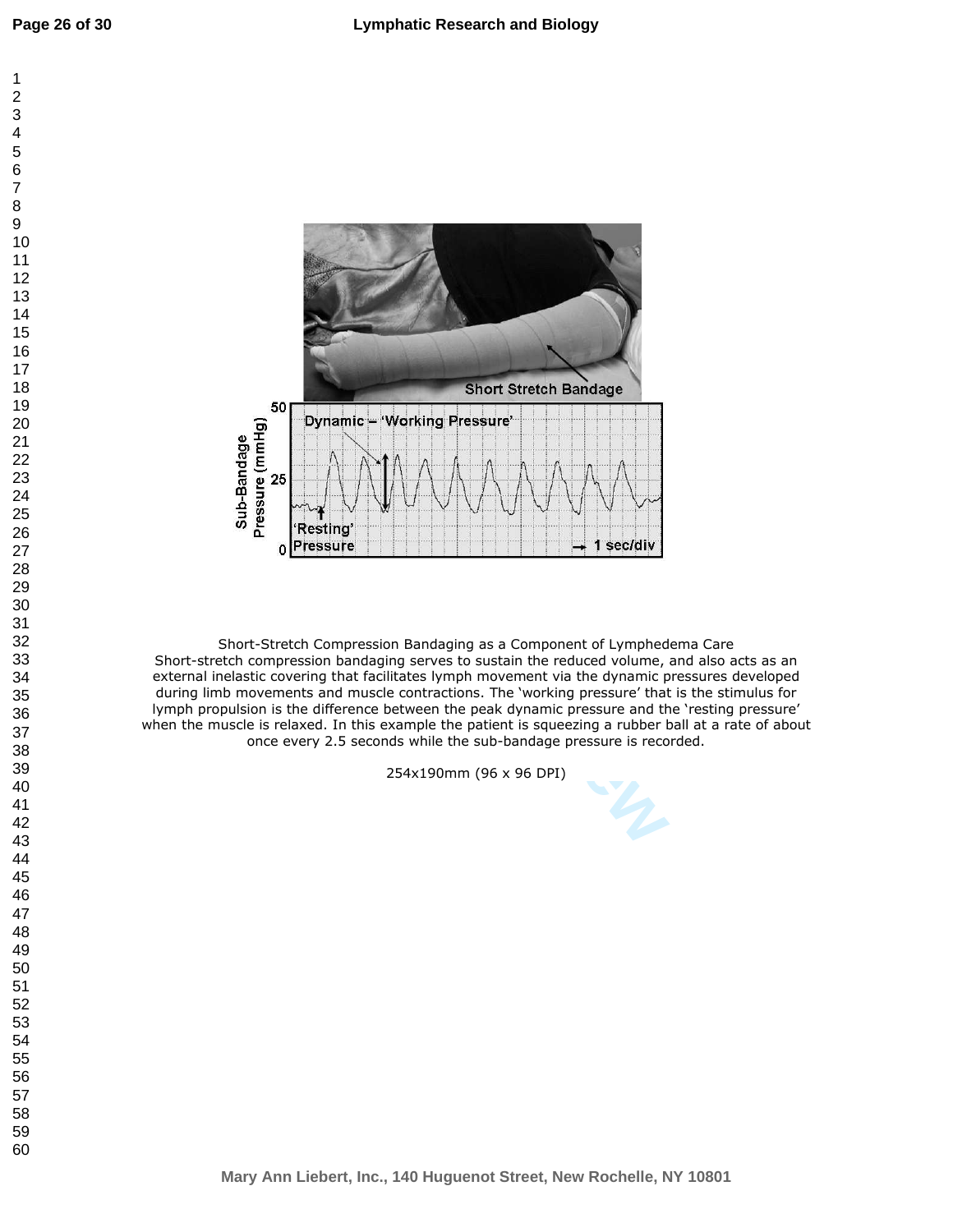

Schematized lymph drainage of right arm and trunk quadrant: Normal vs. Lymphedema. LN represents lymph node. (A) Normal drainage from arm and ipsilateral and contralateral trunk quadrants. Lymph normally drains away from the watershed into nodes in the corresponding quadrant. (B) LN removal or lymph vessel injury renders normal pathways deficient or absent thereby reducing lymph drainage from arm and ipsilateral quadrant. Lymph flow can be directed across the watershed into the contralateral quadrant with proper applied therapy.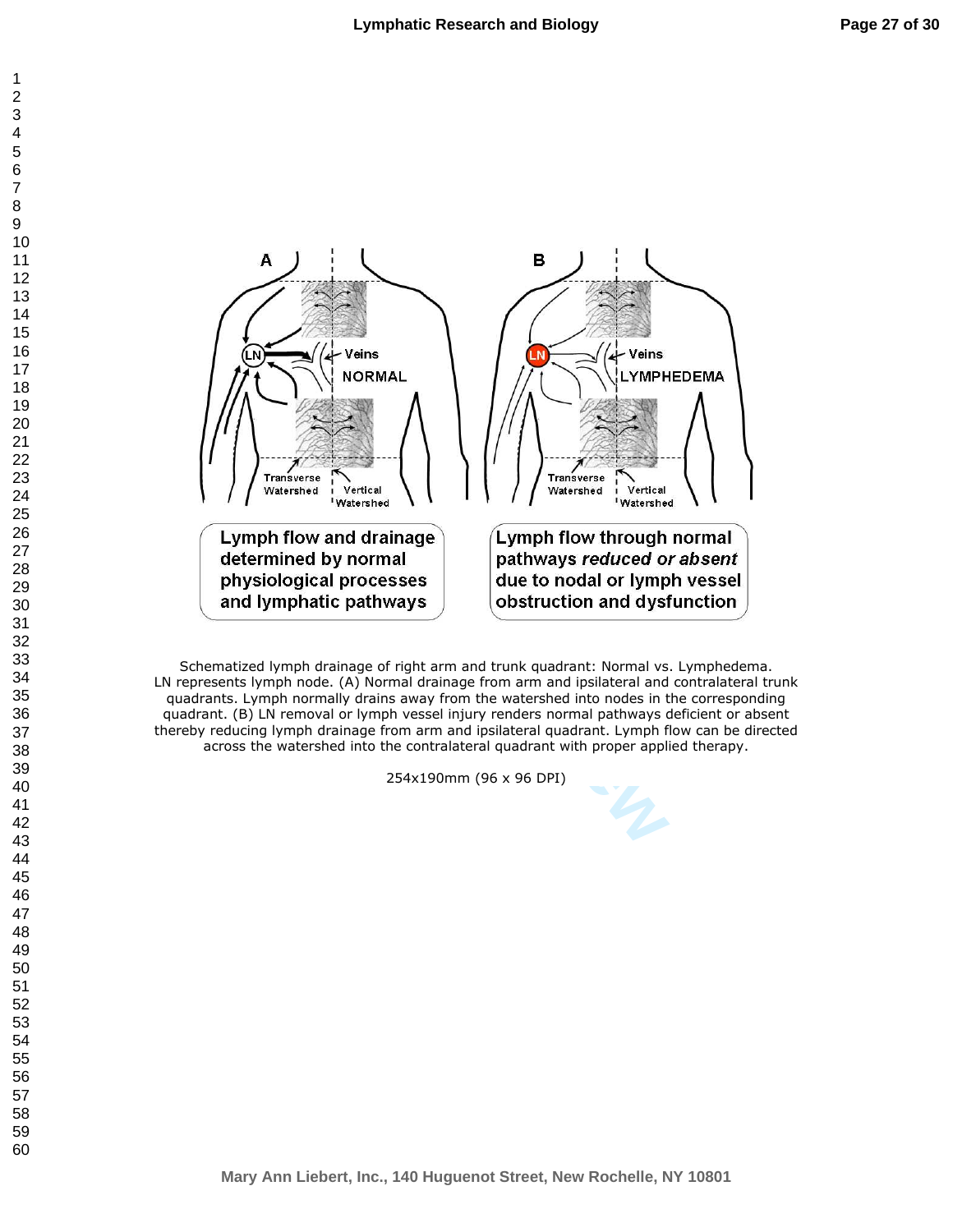$\mathbf{1}$  $\overline{2}$  $\overline{4}$  $\overline{7}$ 



Main physical determinants of lymph flow from the arm: Normal vs. Lymphedema. PL is the dynamic propulsive pressure developed by contracting lymphatic vessels, and PLV is the pressure in the network of lymphatic vessels linking the nodes to the venous system. (A) Normally the lymph flow (QL) depends on the gradient between PL and PLV and on the resistance of the normal lymphatic pathways between arm and venous junction. (B) When normal pathways are lost therapy seeks to use alternate ones. The effective pressure gradient now depends on truncal tissue pressures (PT) of both the contralateral and ipsilateral quadrants. Effective therapy seeks to reduce PT to maximize the lymph perfusion gradient (PL – PT).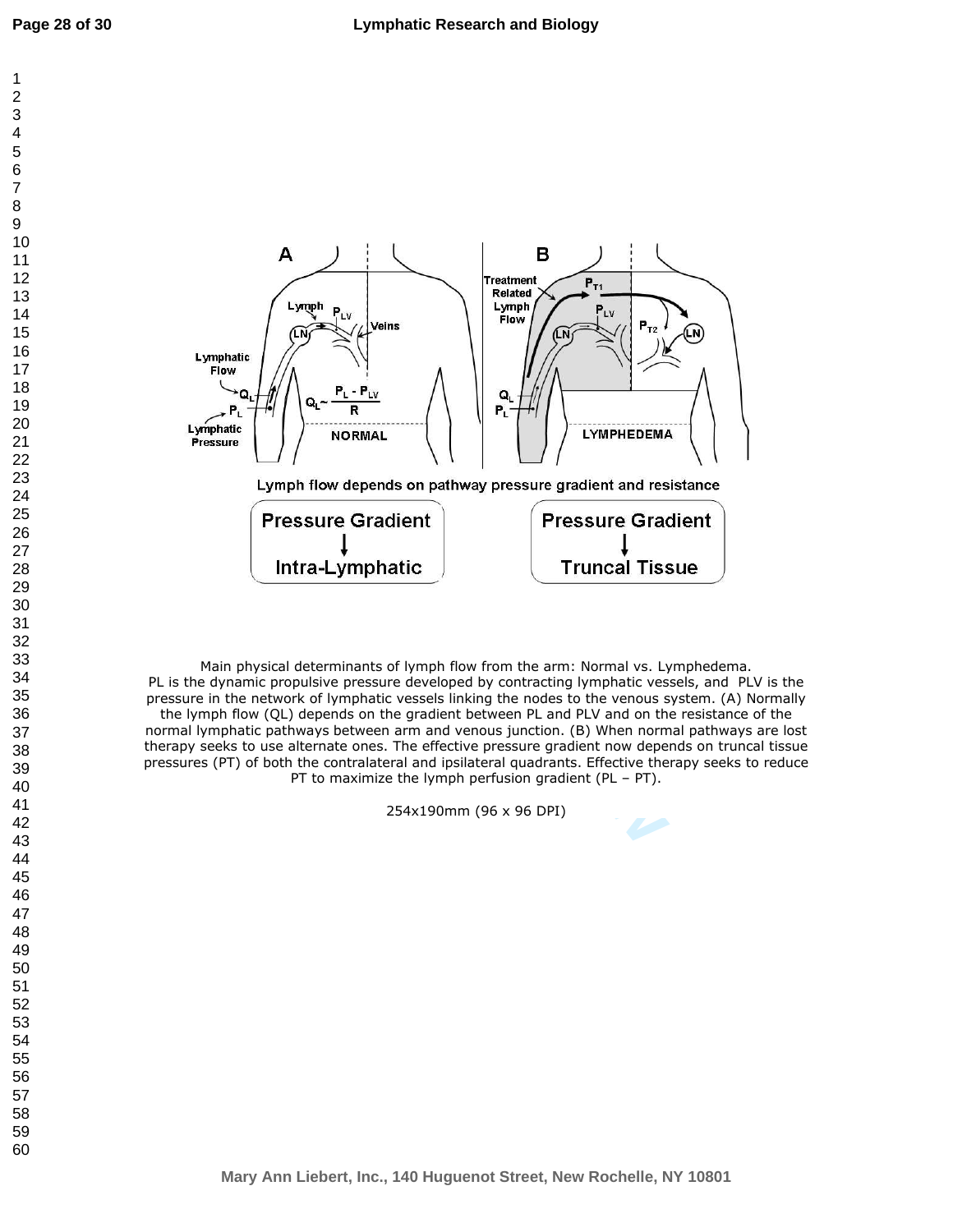

Schematized depiction of effective truncal-limb treatment

Normal flow pathways are reduced or absent. Truncal clearance reduces PT and PLV in ipsilateral and contralateral quadrants and augments normal lymphatic vessel pumping actions prior to attempting limb drainage therapy. Treatment related lymph flow is thus optimized. (See text for further discussion.) The numbers show the sequential order in which applied therapeutic decongestion or clearance is most appropriate and effective. The main emphasis is on preparing the truncal regions prior to treating the affected limb. The physiological basis for this approach is discussed in detail within the text.